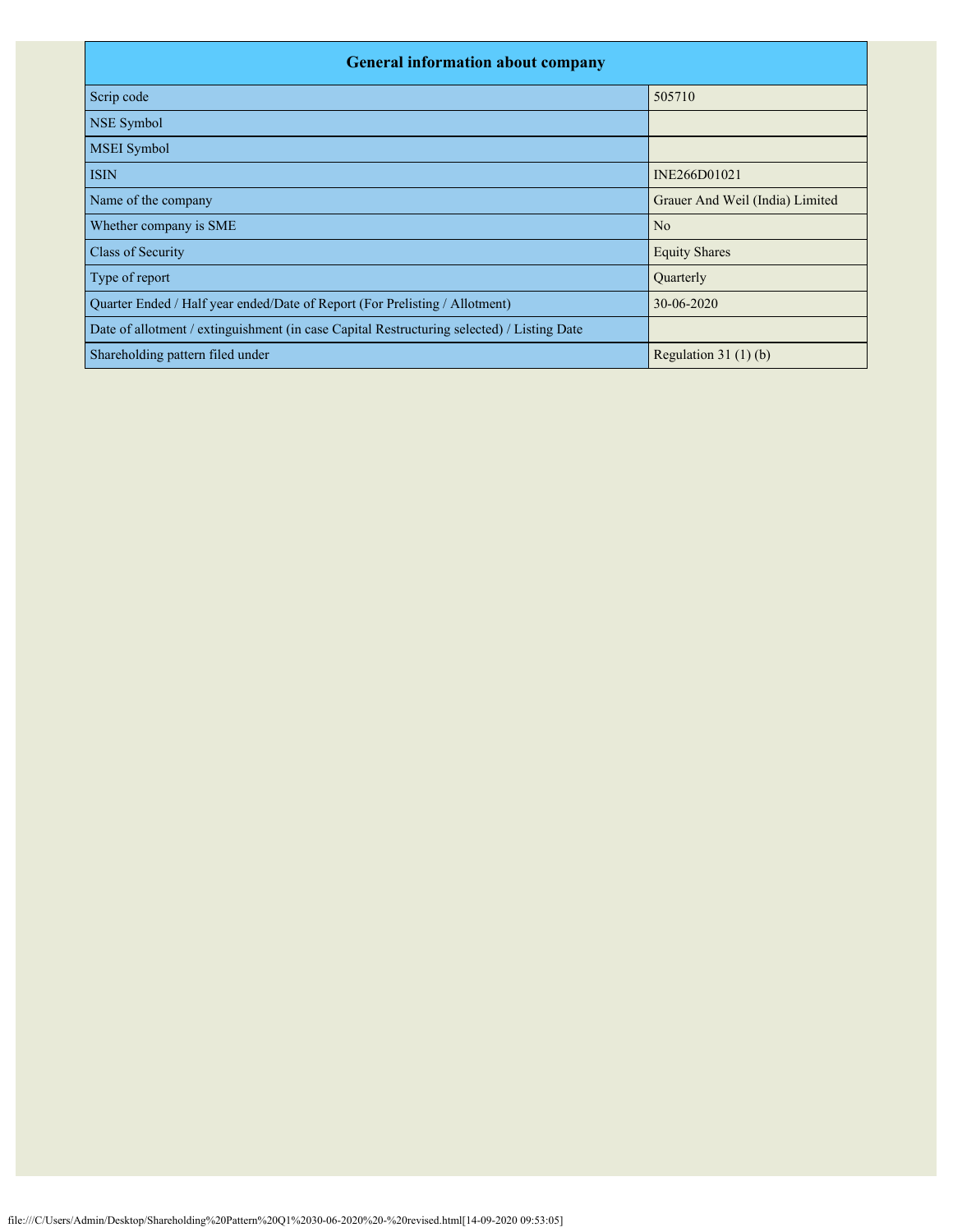|                | <b>Declaration</b>                                                                        |                |                                |                       |                             |  |  |  |  |  |  |
|----------------|-------------------------------------------------------------------------------------------|----------------|--------------------------------|-----------------------|-----------------------------|--|--|--|--|--|--|
| Sr.<br>No.     | Particular                                                                                | Yes/No         | Promoter and<br>Promoter Group | Public<br>shareholder | Non Promoter-<br>Non Public |  |  |  |  |  |  |
| -1             | Whether the Listed Entity has issued any partly paid up shares?                           | N <sub>o</sub> | No                             | No                    | No                          |  |  |  |  |  |  |
| $\overline{2}$ | Whether the Listed Entity has issued any Convertible Securities<br>$\overline{?}$         | N <sub>o</sub> | No                             | No                    | No                          |  |  |  |  |  |  |
| $\overline{3}$ | Whether the Listed Entity has issued any Warrants?                                        | No             | N <sub>o</sub>                 | No                    | No                          |  |  |  |  |  |  |
| $\overline{4}$ | Whether the Listed Entity has any shares against which<br>depository receipts are issued? | N <sub>o</sub> | No                             | No                    | No                          |  |  |  |  |  |  |
| 5              | Whether the Listed Entity has any shares in locked-in?                                    | N <sub>o</sub> | N <sub>o</sub>                 | No                    | N <sub>o</sub>              |  |  |  |  |  |  |
| 6              | Whether any shares held by promoters are pledge or otherwise<br>encumbered?               | N <sub>o</sub> | No                             |                       |                             |  |  |  |  |  |  |
| 7              | Whether company has equity shares with differential voting<br>rights?                     | N <sub>o</sub> | No                             | No                    | No                          |  |  |  |  |  |  |
| 8              | Whether the listed entity has any significant beneficial owner?                           | <b>Yes</b>     |                                |                       |                             |  |  |  |  |  |  |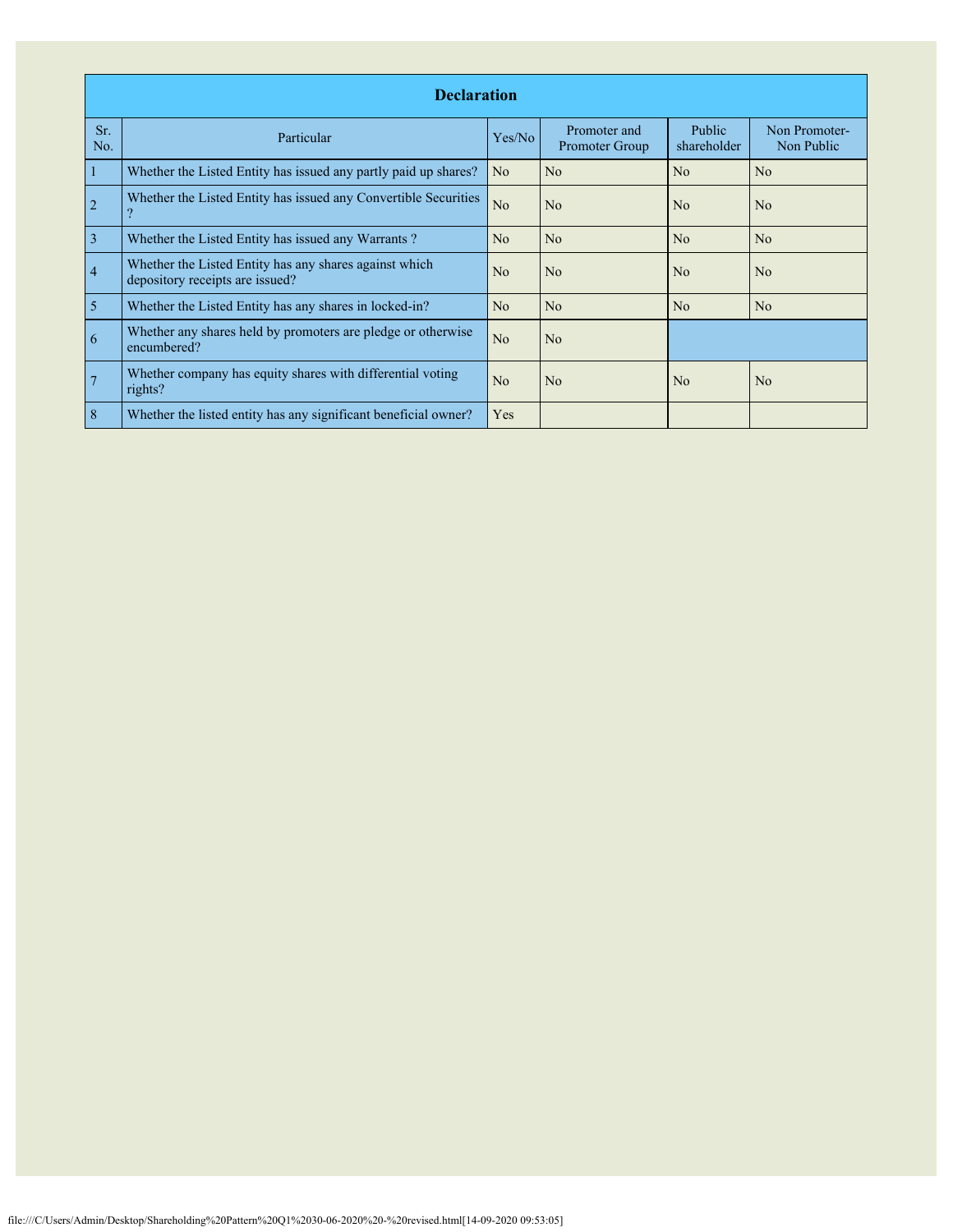|                                                      | Table I - Summary Statement holding of specified securities |                         |                         |                                 |                                |                                                               |                                                                                                                              |                                                                  |                      |           |                                   |  |
|------------------------------------------------------|-------------------------------------------------------------|-------------------------|-------------------------|---------------------------------|--------------------------------|---------------------------------------------------------------|------------------------------------------------------------------------------------------------------------------------------|------------------------------------------------------------------|----------------------|-----------|-----------------------------------|--|
| of<br>Category<br>$\left( \mathrm{I}\right)$<br>(II) | Category                                                    |                         | No. of                  | No. Of<br>Partly                | No. Of                         | Total nos.<br>shares held<br>$(VII) =$<br>$(IV)+(V)+$<br>(VI) | Shareholding<br>as a % of total<br>no. of shares<br>(calculated as<br>per SCRR,<br>1957) (VIII)<br>As a $%$ of<br>$(A+B+C2)$ | Number of Voting Rights held in each<br>class of securities (IX) |                      |           |                                   |  |
|                                                      |                                                             | Nos. Of<br>shareholders | fully paid<br>up equity | paid-<br>up                     | shares<br>underlying           |                                                               |                                                                                                                              | No of Voting (XIV) Rights                                        |                      |           |                                   |  |
|                                                      | shareholder                                                 | (III)                   | shares held<br>(IV)     | equity<br>shares<br>held<br>(V) | Depository<br>Receipts<br>(VI) |                                                               |                                                                                                                              | Class eg:<br>X                                                   | <b>Class</b><br>eg:y | Total     | Total as<br>$a\%$ of<br>$(A+B+C)$ |  |
| (A)                                                  | Promoter<br>$\&$<br>Promoter<br>Group                       | 16                      | 156542610               |                                 |                                | 156542610                                                     | 69.05                                                                                                                        | 156542610                                                        |                      | 156542610 | 69.05                             |  |
| (B)                                                  | Public                                                      | 26616                   | 70163140                |                                 |                                | 70163140                                                      | 30.95                                                                                                                        | 70157040                                                         |                      | 70157040  | 30.95                             |  |
| (C)                                                  | Non<br>Promoter-<br>Non Public                              |                         |                         |                                 |                                |                                                               |                                                                                                                              |                                                                  |                      |           |                                   |  |
| (C1)                                                 | <b>Shares</b><br>underlying<br><b>DRs</b>                   |                         |                         |                                 |                                |                                                               |                                                                                                                              |                                                                  |                      |           |                                   |  |
| (C2)                                                 | Shares held<br>by<br>Employee<br><b>Trusts</b>              |                         |                         |                                 |                                |                                                               |                                                                                                                              |                                                                  |                      |           |                                   |  |
|                                                      | Total                                                       | 26632                   | 226705750               |                                 |                                | 226705750                                                     | 100                                                                                                                          | 226699650                                                        |                      | 226699650 | 100                               |  |

Г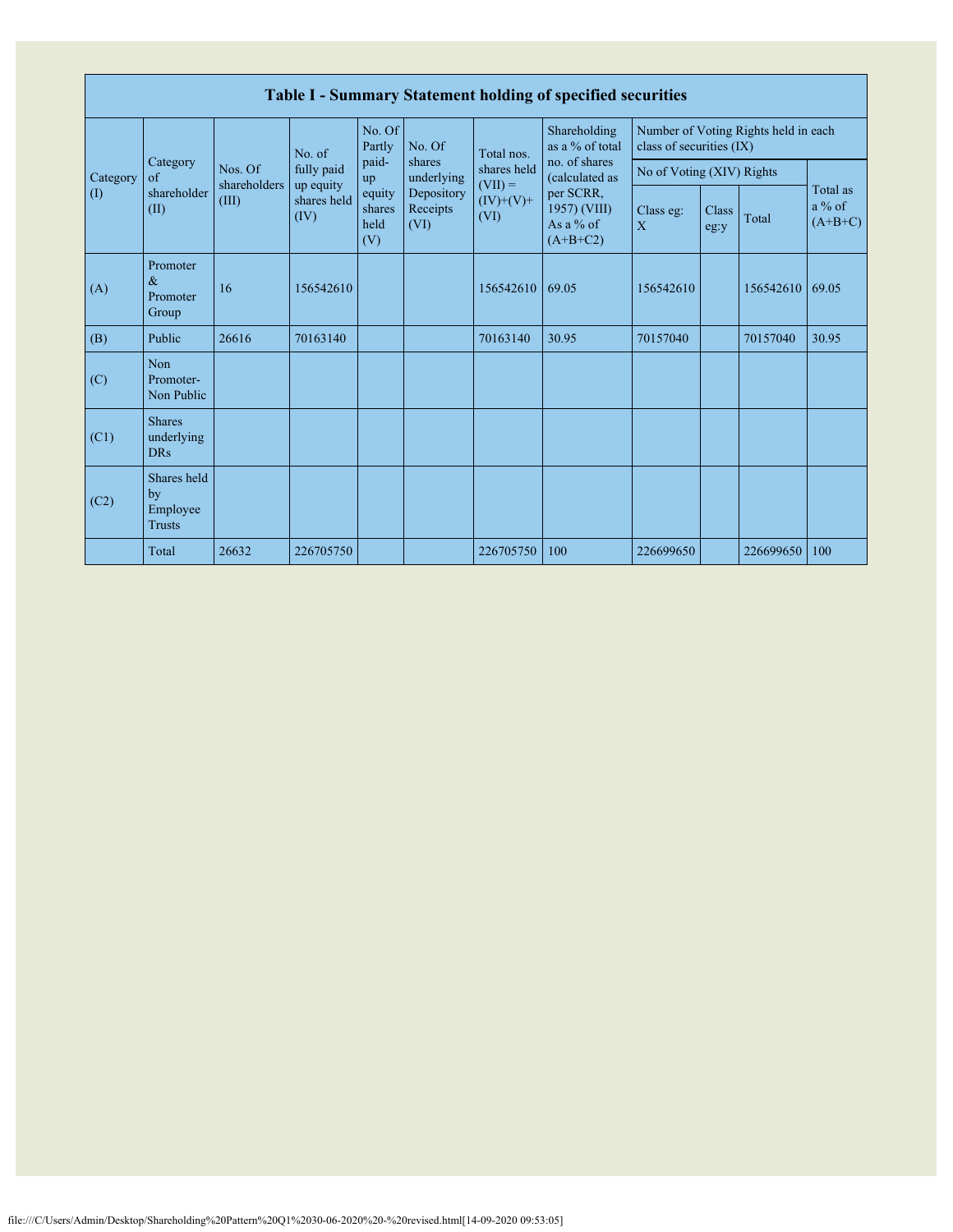|                 | Table I - Summary Statement holding of specified securities                            |                           |                                                                             |                                                                                                                  |                                                                                                                                                                                |                                        |                                                         |                         |                                                         |                                       |  |
|-----------------|----------------------------------------------------------------------------------------|---------------------------|-----------------------------------------------------------------------------|------------------------------------------------------------------------------------------------------------------|--------------------------------------------------------------------------------------------------------------------------------------------------------------------------------|----------------------------------------|---------------------------------------------------------|-------------------------|---------------------------------------------------------|---------------------------------------|--|
| Category<br>(1) | No. Of<br><b>Shares</b><br>Category<br>of<br>Outstanding<br>shareholder<br>(II)<br>(X) | Underlying                | No. of<br><b>Shares</b><br>Underlying<br>Outstanding<br>Warrants<br>$(X_i)$ | No. Of Shares<br>Underlying<br>Outstanding<br>convertible<br>securities and<br>No. Of<br>Warrants $(X_i)$<br>(a) | Shareholding, as a %<br>assuming full<br>conversion of<br>convertible securities (<br>as a percentage of<br>diluted share capital)<br>$(XI)=(VII)+(X) As a$<br>% of $(A+B+C2)$ | Number of<br>Locked in<br>shares (XII) |                                                         | <b>Shares</b><br>(XIII) | Number of<br>pledged or<br>otherwise<br>encumbered      | Number of<br>equity shares<br>held in |  |
|                 |                                                                                        | convertible<br>securities |                                                                             |                                                                                                                  |                                                                                                                                                                                | No.<br>(a)                             | As a<br>$%$ of<br>total<br><b>Shares</b><br>held<br>(b) | No.<br>(a)              | As a<br>$%$ of<br>total<br><b>Shares</b><br>held<br>(b) | dematerialized<br>form $(XIV)$        |  |
| (A)             | Promoter<br>$\&$<br>Promoter<br>Group                                                  |                           |                                                                             |                                                                                                                  | 69.05                                                                                                                                                                          |                                        |                                                         |                         |                                                         | 156542610                             |  |
| (B)             | Public                                                                                 |                           |                                                                             |                                                                                                                  | 30.95                                                                                                                                                                          |                                        |                                                         |                         |                                                         | 66893540                              |  |
| (C)             | Non<br>Promoter-<br>Non Public                                                         |                           |                                                                             |                                                                                                                  |                                                                                                                                                                                |                                        |                                                         |                         |                                                         |                                       |  |
| (C1)            | <b>Shares</b><br>underlying<br><b>DRs</b>                                              |                           |                                                                             |                                                                                                                  |                                                                                                                                                                                |                                        |                                                         |                         |                                                         |                                       |  |
| (C2)            | Shares held<br>by<br>Employee<br><b>Trusts</b>                                         |                           |                                                                             |                                                                                                                  |                                                                                                                                                                                |                                        |                                                         |                         |                                                         |                                       |  |
|                 | Total                                                                                  |                           |                                                                             |                                                                                                                  | 100                                                                                                                                                                            |                                        |                                                         |                         |                                                         | 223436150                             |  |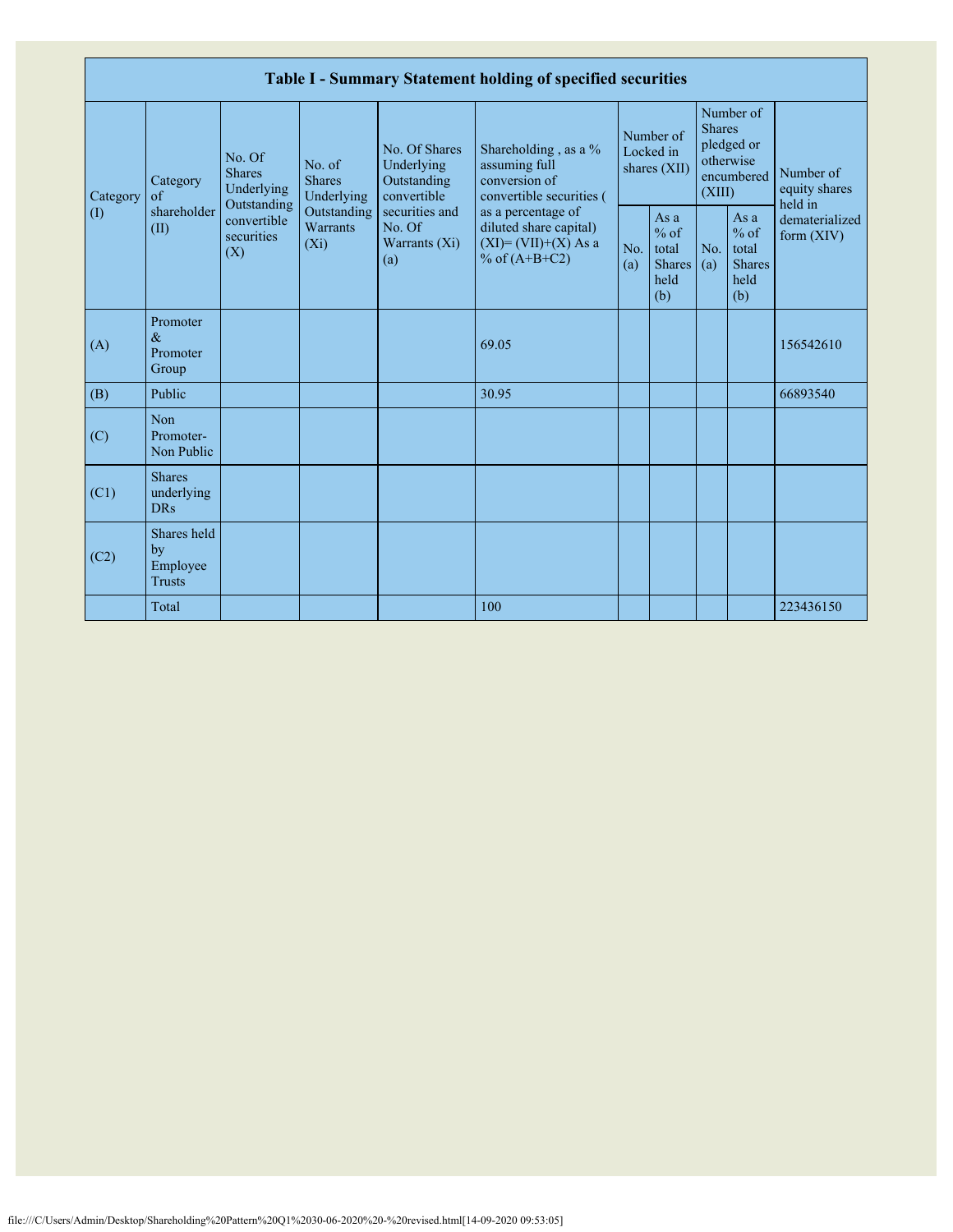|                                                                                                | Table II - Statement showing shareholding pattern of the Promoter and Promoter Group                                |                                  |                                                |                                                |                                                                  |                                                 |                                                                           |                           |               |                                      |                                                      |  |
|------------------------------------------------------------------------------------------------|---------------------------------------------------------------------------------------------------------------------|----------------------------------|------------------------------------------------|------------------------------------------------|------------------------------------------------------------------|-------------------------------------------------|---------------------------------------------------------------------------|---------------------------|---------------|--------------------------------------|------------------------------------------------------|--|
|                                                                                                |                                                                                                                     |                                  |                                                | No.<br><b>Of</b>                               |                                                                  |                                                 | Shareholding<br>as a % of                                                 | class of securities (IX)  |               | Number of Voting Rights held in each |                                                      |  |
|                                                                                                |                                                                                                                     |                                  | No. of                                         | Partly                                         | No. Of<br>shares<br>underlying<br>Depository<br>Receipts<br>(VI) | Total nos.                                      | total no. of<br>shares                                                    | No of Voting (XIV) Rights |               |                                      |                                                      |  |
| Sr.                                                                                            | Category &<br>Name of the<br>Shareholders (I)                                                                       | Nos. Of<br>shareholders<br>(III) | fully paid<br>up equity<br>shares held<br>(IV) | paid-<br>up<br>equity<br>shares<br>held<br>(V) |                                                                  | shares held<br>$(VII) =$<br>$(IV)+(V)+$<br>(VI) | (calculated<br>as per<br>SCRR,<br>1957) (VIII)<br>As a % of<br>$(A+B+C2)$ | Class eg:<br>$\mathbf X$  | Class<br>eg:y | Total                                | Total<br>as a $%$<br>of<br>Total<br>Voting<br>rights |  |
| $\mathbf{A}$                                                                                   | Table II - Statement showing shareholding pattern of the Promoter and Promoter Group                                |                                  |                                                |                                                |                                                                  |                                                 |                                                                           |                           |               |                                      |                                                      |  |
| (1)                                                                                            | Indian                                                                                                              |                                  |                                                |                                                |                                                                  |                                                 |                                                                           |                           |               |                                      |                                                      |  |
| (a)                                                                                            | Individuals/Hindu<br>undivided Family                                                                               | 9                                | 66268339                                       |                                                |                                                                  | 66268339                                        | 29.23                                                                     | 66268339                  |               | 66268339                             | 29.23                                                |  |
| (d)                                                                                            | Any Other<br>(specify)                                                                                              | $\overline{7}$                   | 90274271                                       |                                                |                                                                  | 90274271                                        | 39.82                                                                     | 90274271                  |               | 90274271                             | 39.82                                                |  |
| Sub-Total<br>(A)(1)                                                                            |                                                                                                                     | 16                               | 156542610                                      |                                                |                                                                  | 156542610 69.05                                 |                                                                           | 156542610                 |               | 156542610 69.05                      |                                                      |  |
| (2)                                                                                            | Foreign                                                                                                             |                                  |                                                |                                                |                                                                  |                                                 |                                                                           |                           |               |                                      |                                                      |  |
| Total<br>Shareholding<br>of Promoter<br>and<br>Promoter<br>Group $(A)=$<br>$(A)(1)+(A)$<br>(2) |                                                                                                                     | 16                               | 156542610                                      |                                                |                                                                  | 156542610 69.05                                 |                                                                           | 156542610                 |               | 156542610 69.05                      |                                                      |  |
| $\, {\bf B}$                                                                                   | Table III - Statement showing shareholding pattern of the Public shareholder                                        |                                  |                                                |                                                |                                                                  |                                                 |                                                                           |                           |               |                                      |                                                      |  |
| (1)                                                                                            | Institutions                                                                                                        |                                  |                                                |                                                |                                                                  |                                                 |                                                                           |                           |               |                                      |                                                      |  |
| (a)                                                                                            | <b>Mutual Funds</b>                                                                                                 | $\sqrt{2}$                       | 20120                                          |                                                |                                                                  | 20120                                           | 0.01                                                                      | 20120                     |               | 20120                                | 0.01                                                 |  |
| (e)                                                                                            | Foreign Portfolio<br>Investors                                                                                      | 1                                | 167991                                         |                                                |                                                                  | 167991                                          | 0.07                                                                      | 167991                    |               | 167991                               | 0.07                                                 |  |
| (f)                                                                                            | Financial<br>Institutions/<br><b>Banks</b>                                                                          | 5                                | 19500                                          |                                                |                                                                  | 19500                                           | 0.01                                                                      | 19500                     |               | 19500                                | 0.01                                                 |  |
| Sub-Total<br>(B)(1)                                                                            |                                                                                                                     | 8                                | 207611                                         |                                                |                                                                  | 207611                                          | 0.09                                                                      | 207611                    |               | 207611                               | 0.09                                                 |  |
| (3)                                                                                            | Non-institutions                                                                                                    |                                  |                                                |                                                |                                                                  |                                                 |                                                                           |                           |               |                                      |                                                      |  |
| (a(i))                                                                                         | Individuals -<br>i.Individual<br>shareholders<br>holding nominal<br>share capital up<br>to Rs. 2 lakhs.             | 24895                            | 48716018                                       |                                                |                                                                  | 48716018                                        | 21.49                                                                     | 48709918                  |               | 48709918                             | 21.49                                                |  |
| (a(ii))                                                                                        | Individuals - ii.<br>Individual<br>shareholders<br>holding nominal<br>share capital in<br>excess of Rs. 2<br>lakhs. | 11                               | 3100727                                        |                                                |                                                                  | 3100727                                         | 1.37                                                                      | 3100727                   |               | 3100727                              | 1.37                                                 |  |
| (e)                                                                                            | Any Other<br>(specify)                                                                                              | 1702                             | 18138784                                       |                                                |                                                                  | 18138784                                        | $\, 8$                                                                    | 18138784                  |               | 18138784                             | $8\,$                                                |  |
| Sub-Total<br>(B)(3)                                                                            |                                                                                                                     | 26608                            | 69955529                                       |                                                |                                                                  | 69955529                                        | 30.86                                                                     | 69949429                  |               | 69949429                             | 30.86                                                |  |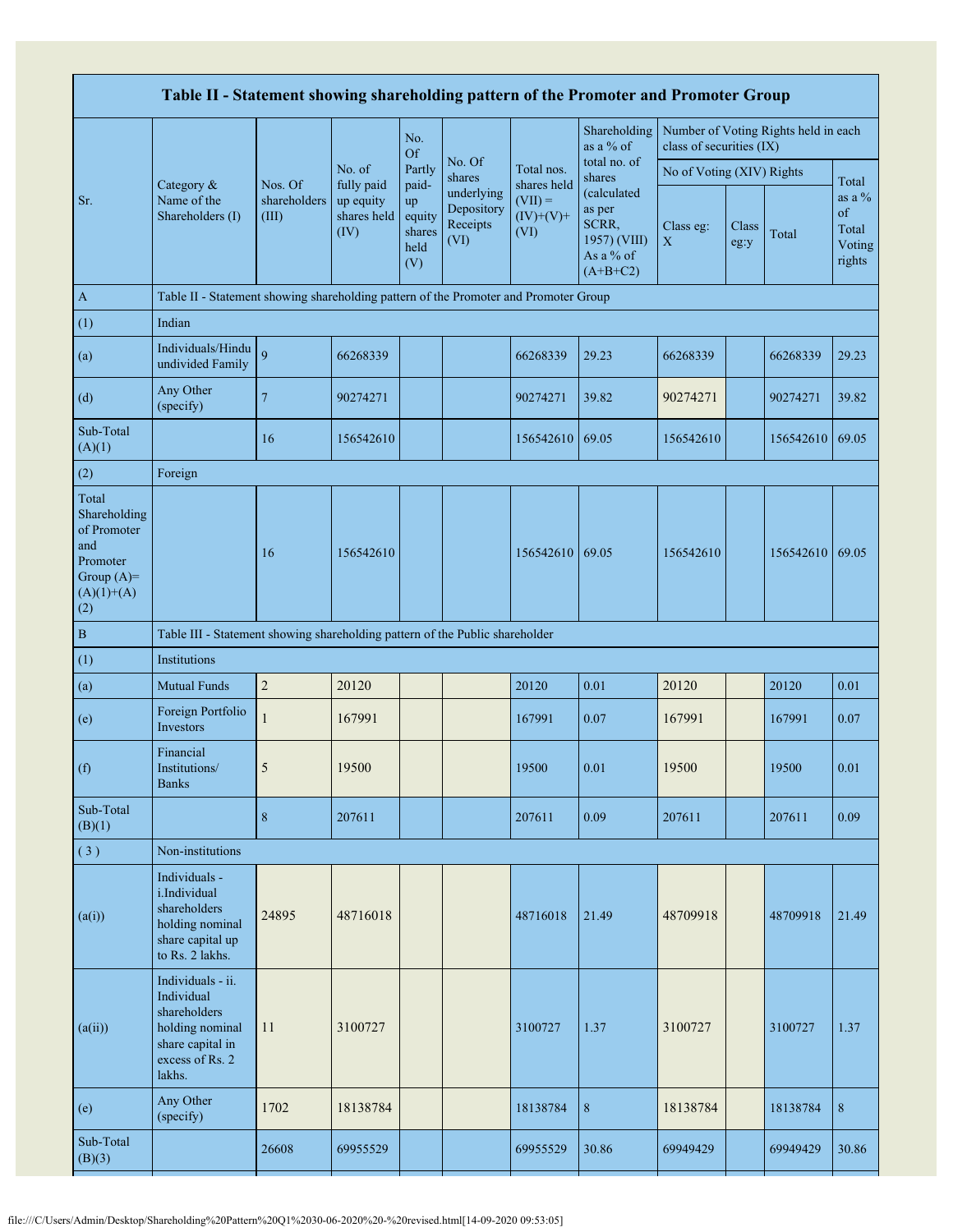| <b>Total Public</b><br>Shareholding<br>$(B)=(B)(1)+$<br>$(B)(2)+(B)$<br>(3) | 26616                                                                                         | 70163140  |  |  | 70163140  | 30.95 | 70157040  |  | 70157040  | 30.95 |
|-----------------------------------------------------------------------------|-----------------------------------------------------------------------------------------------|-----------|--|--|-----------|-------|-----------|--|-----------|-------|
| <sup>-</sup> C                                                              | Table IV - Statement showing shareholding pattern of the Non Promoter- Non Public shareholder |           |  |  |           |       |           |  |           |       |
| Total (<br>$A+B+C2$ )                                                       | 26632                                                                                         | 226705750 |  |  | 226705750 | 100   | 226699650 |  | 226699650 | 100   |
| Total<br>$(A+B+C)$                                                          | 26632                                                                                         | 226705750 |  |  | 226705750 | 100   | 226699650 |  | 226699650 | 100   |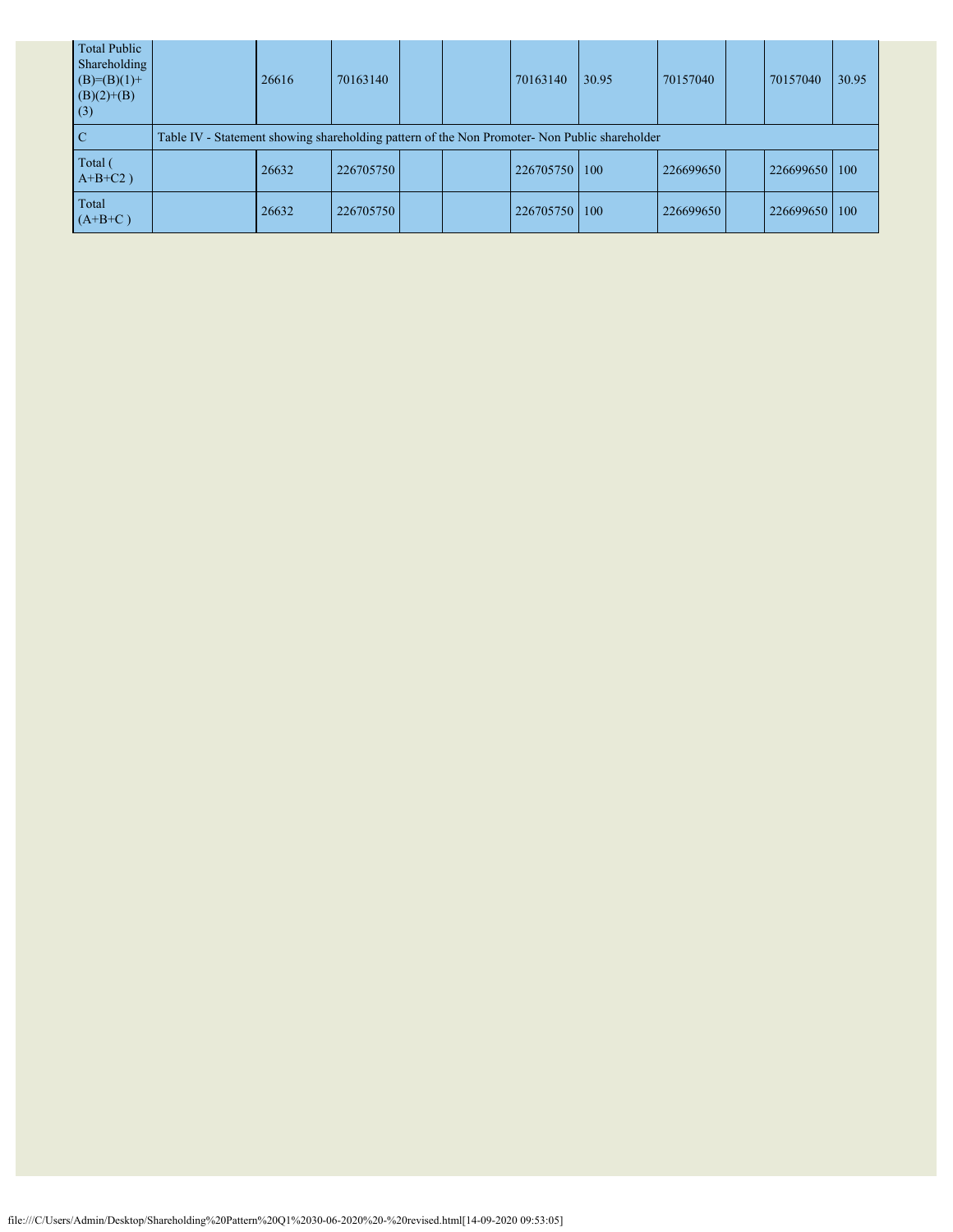| Table II - Statement showing shareholding pattern of the Promoter and Promoter Group    |                                                 |                                                                                      |                                                                             |                                                                                                                             |  |                                                         |            |                                                                  |                                         |  |
|-----------------------------------------------------------------------------------------|-------------------------------------------------|--------------------------------------------------------------------------------------|-----------------------------------------------------------------------------|-----------------------------------------------------------------------------------------------------------------------------|--|---------------------------------------------------------|------------|------------------------------------------------------------------|-----------------------------------------|--|
|                                                                                         | No. Of<br><b>Shares</b><br>Underlying           | No. of<br><b>Shares</b>                                                              | No. Of Shares<br>Underlying<br>Outstanding                                  | Shareholding, as a %<br>assuming full<br>conversion of                                                                      |  | Number of<br>Locked in<br>shares (XII)                  |            | Number of Shares<br>pledged or<br>otherwise<br>encumbered (XIII) | Number of<br>equity shares              |  |
| Sr.                                                                                     | Outstanding<br>convertible<br>securities<br>(X) | Underlying<br>Outstanding<br>Warrants<br>$(X_i)$                                     | convertible<br>securities and<br>No. Of<br>Warrants (Xi)<br>(a)             | convertible securities (<br>as a percentage of<br>diluted share capital)<br>No.<br>$(XI)=(VII)+(X)$ As a<br>% of $(A+B+C2)$ |  | As a<br>$%$ of<br>total<br><b>Shares</b><br>held<br>(b) | No.<br>(a) | As a % of total<br>Shares held<br>(b)                            | held in<br>dematerialized<br>form (XIV) |  |
| $\mathbf{A}$                                                                            |                                                 | Table II - Statement showing shareholding pattern of the Promoter and Promoter Group |                                                                             |                                                                                                                             |  |                                                         |            |                                                                  |                                         |  |
| (1)                                                                                     | Indian                                          |                                                                                      |                                                                             |                                                                                                                             |  |                                                         |            |                                                                  |                                         |  |
| (a)                                                                                     |                                                 |                                                                                      |                                                                             | 29.23                                                                                                                       |  |                                                         |            |                                                                  | 66268339                                |  |
| (d)                                                                                     |                                                 |                                                                                      |                                                                             | 39.82                                                                                                                       |  |                                                         |            |                                                                  | 90274271                                |  |
| Sub-Total (A)<br>(1)                                                                    |                                                 |                                                                                      |                                                                             | 69.05                                                                                                                       |  |                                                         |            |                                                                  | 156542610                               |  |
| (2)                                                                                     | Foreign                                         |                                                                                      |                                                                             |                                                                                                                             |  |                                                         |            |                                                                  |                                         |  |
| Total<br>Shareholding<br>of Promoter<br>and Promoter<br>Group $(A)=$<br>$(A)(1)+(A)(2)$ |                                                 |                                                                                      |                                                                             | 69.05                                                                                                                       |  |                                                         |            |                                                                  | 156542610                               |  |
| $\, {\bf B}$                                                                            |                                                 |                                                                                      |                                                                             | Table III - Statement showing shareholding pattern of the Public shareholder                                                |  |                                                         |            |                                                                  |                                         |  |
| (1)                                                                                     | Institutions                                    |                                                                                      |                                                                             |                                                                                                                             |  |                                                         |            |                                                                  |                                         |  |
| (a)                                                                                     |                                                 |                                                                                      |                                                                             | 0.01                                                                                                                        |  |                                                         |            |                                                                  | 8870                                    |  |
| (e)                                                                                     |                                                 |                                                                                      |                                                                             | 0.07                                                                                                                        |  |                                                         |            |                                                                  | 167991                                  |  |
| (f)                                                                                     |                                                 |                                                                                      |                                                                             | 0.01                                                                                                                        |  |                                                         |            |                                                                  | 9250                                    |  |
| Sub-Total (B)<br>(1)                                                                    |                                                 |                                                                                      |                                                                             | 0.09                                                                                                                        |  |                                                         |            |                                                                  | 186111                                  |  |
| (3)                                                                                     | Non-institutions                                |                                                                                      |                                                                             |                                                                                                                             |  |                                                         |            |                                                                  |                                         |  |
| (a(i))                                                                                  |                                                 |                                                                                      |                                                                             | 21.49                                                                                                                       |  |                                                         |            |                                                                  | 45481538                                |  |
| (a(ii))                                                                                 |                                                 |                                                                                      |                                                                             | 1.37                                                                                                                        |  |                                                         |            |                                                                  | 3100727                                 |  |
| (e)                                                                                     |                                                 |                                                                                      |                                                                             | $\,8\,$                                                                                                                     |  |                                                         |            |                                                                  | 18125164                                |  |
| Sub-Total (B)<br>(3)                                                                    |                                                 |                                                                                      |                                                                             | 30.86                                                                                                                       |  |                                                         |            |                                                                  | 66707429                                |  |
| <b>Total Public</b><br>Shareholding<br>$(B)= (B)(1) +$<br>$(B)(2)+(B)(3)$               |                                                 |                                                                                      |                                                                             | 30.95                                                                                                                       |  |                                                         |            |                                                                  | 66893540                                |  |
| $\mathbf C$                                                                             |                                                 |                                                                                      |                                                                             | Table IV - Statement showing shareholding pattern of the Non Promoter- Non Public shareholder                               |  |                                                         |            |                                                                  |                                         |  |
| Total (<br>$A+B+C2$ )                                                                   |                                                 |                                                                                      |                                                                             | 100                                                                                                                         |  |                                                         |            |                                                                  | 223436150                               |  |
| Total<br>$(A+B+C)$                                                                      |                                                 |                                                                                      |                                                                             | 100                                                                                                                         |  |                                                         |            |                                                                  | 223436150                               |  |
| Disclosure of notes on shareholding pattern                                             |                                                 |                                                                                      |                                                                             |                                                                                                                             |  |                                                         |            | Textual<br>Information $(1)$                                     |                                         |  |
|                                                                                         |                                                 |                                                                                      | Disclosure of notes on shareholding pattern for company remarks explanatory |                                                                                                                             |  |                                                         |            | Textual<br>Information $(1)$                                     |                                         |  |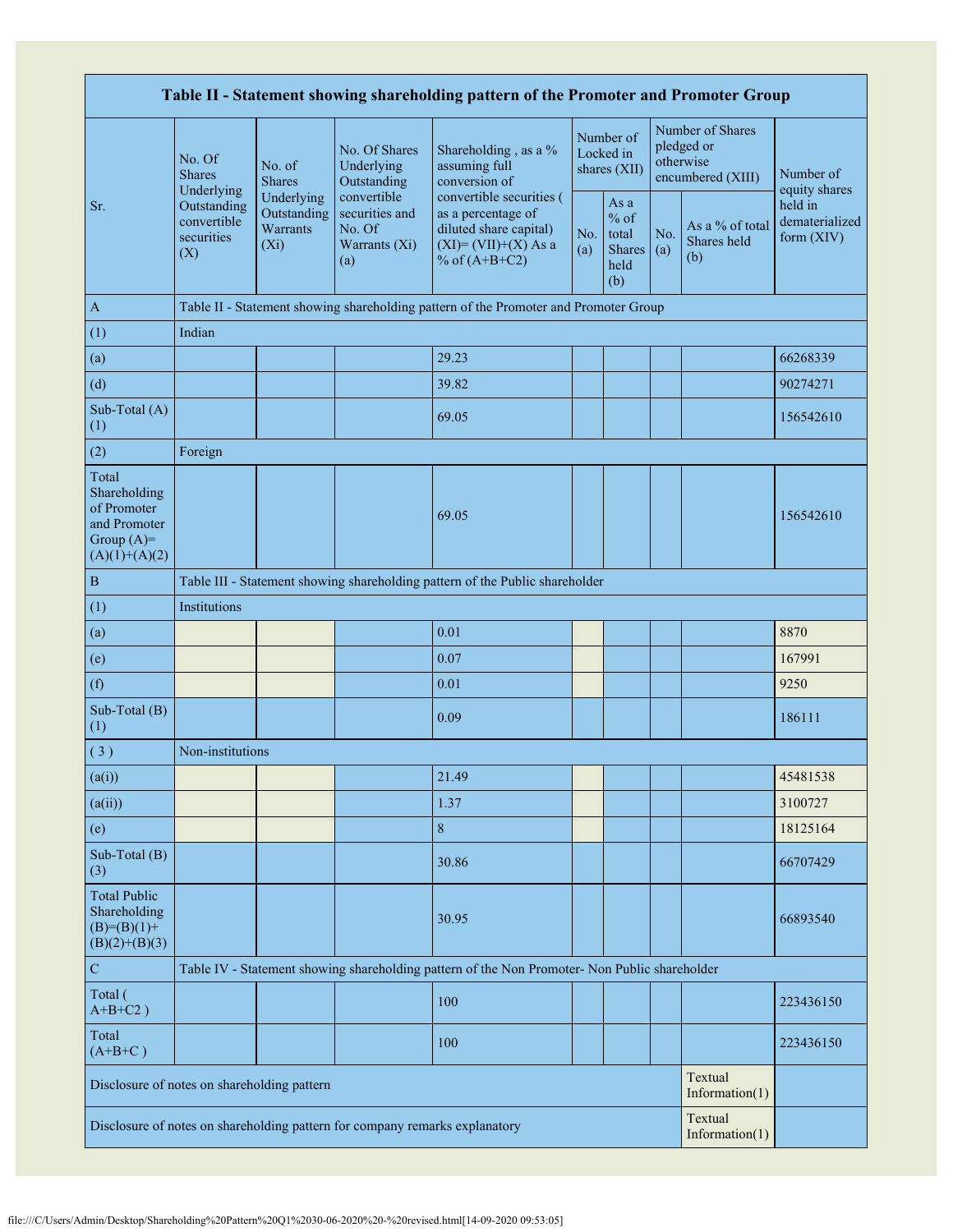| <b>Text Block</b>     |                                                                                                                                                                                                                                                                                                                                                                                                                                                                                                                                                                                                                                                                                      |  |  |  |  |  |  |  |
|-----------------------|--------------------------------------------------------------------------------------------------------------------------------------------------------------------------------------------------------------------------------------------------------------------------------------------------------------------------------------------------------------------------------------------------------------------------------------------------------------------------------------------------------------------------------------------------------------------------------------------------------------------------------------------------------------------------------------|--|--|--|--|--|--|--|
| Textual Information() | Mr. Vinod Haritwal and Mr. Rameshkumar More does not fall within the ambit of definition of Promoter<br>or Promoter Group as defined under SEBI (Issue of capital and disclosure requirements) Regulations,<br>2018 and the Company have applied for Reclassification of them along with others from Promoter and<br>Promoter group category to Public Category. As on date, the said application is pending with BSE. The<br>Company have also applied for Reclassification of Mrs. Manisha Dujodwala, Mrs. Shivani Rajgarhia<br>and M/s Waluj Beverages LLP from Promoter and Promoter group category to Public Category. As on<br>date, the said application is pending with BSE. |  |  |  |  |  |  |  |
| Textual Information() | a. Shareholding patterns for the Quarter ended 30-06-2020 was originally filed on 21-07-2020. However<br>later, on review of the Shareholding patterns provided by Linkintime India Pvt. Ltd. (RTA), it is found<br>that there is discrepancy in the Shareholding of 'Directors or Director's relative category'. The same was<br>intimated and they provided the revised Shareholding Patterns. Accordingly this revised shareholding<br>patterns are being filed.                                                                                                                                                                                                                  |  |  |  |  |  |  |  |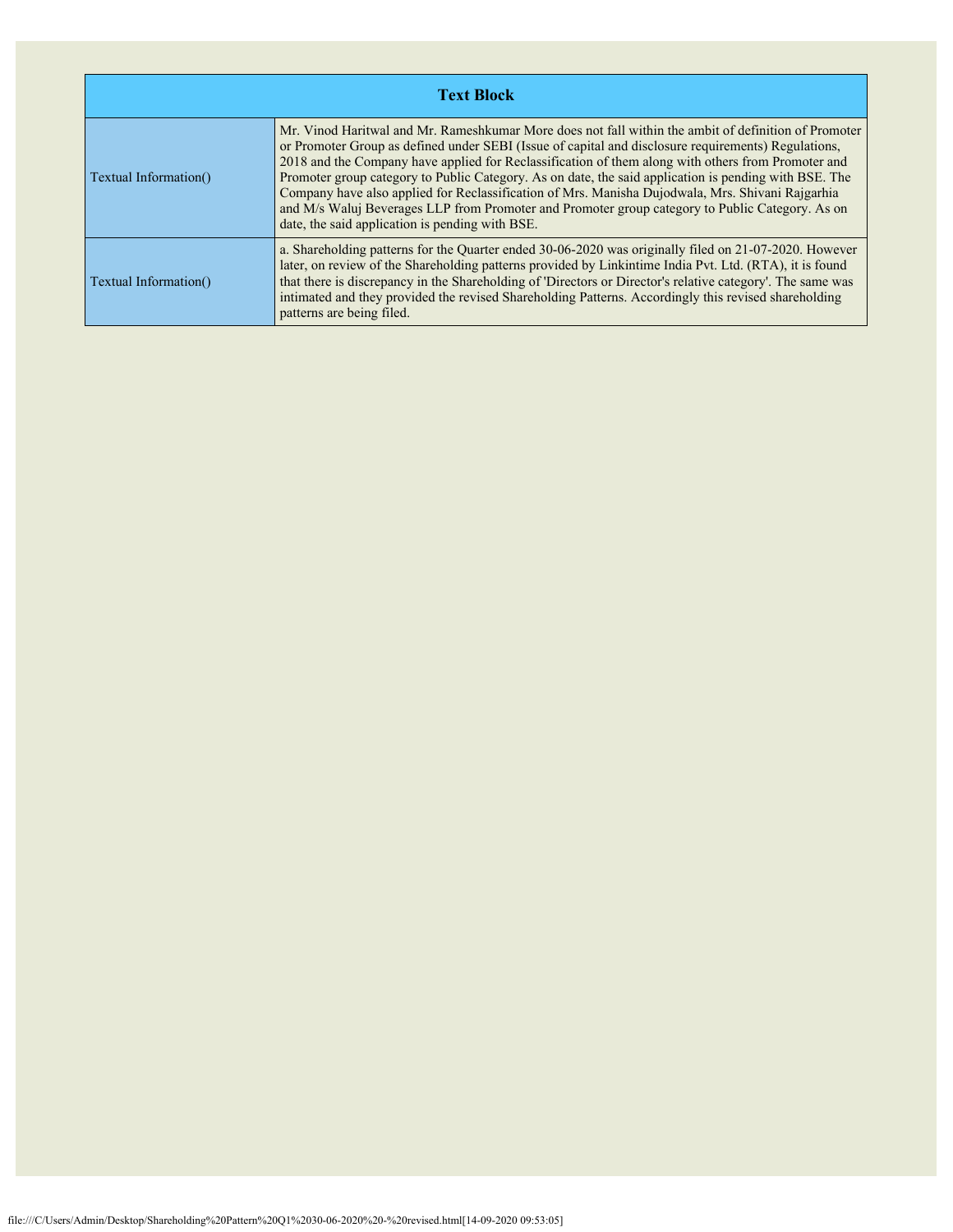|                                                                                                                                               | <b>Individuals/Hindu undivided Family</b> |                     |                |                |                            |              |                         |  |  |  |  |
|-----------------------------------------------------------------------------------------------------------------------------------------------|-------------------------------------------|---------------------|----------------|----------------|----------------------------|--------------|-------------------------|--|--|--|--|
| Searial No.                                                                                                                                   | $\mathbf{1}$                              | $\overline{c}$      | $\mathfrak{Z}$ | $\overline{4}$ | $\mathfrak{S}$             | 6            | $\boldsymbol{7}$        |  |  |  |  |
| Name of the<br>Shareholders (I)                                                                                                               | Umeshkumar<br>Nandlal More                | Niraj Kumar<br>More | Premlata More  | Yash More      | Aman<br>Nirajkumar<br>More | Pallavi More | Niraj Kumar<br>More Huf |  |  |  |  |
| PAN(II)                                                                                                                                       | AACPM6443R                                | AADPM7225Q          | AANPM5792L     | CNYPM7175B     | CNYPM7177D                 | AEDPM0567P   | AAAHN2180A              |  |  |  |  |
| No. of fully paid<br>up equity shares<br>$held$ (IV)                                                                                          | 22805999                                  | 17852106            | 12724455       | 4861620        | 4654500                    | 3149409      | 173650                  |  |  |  |  |
| No. Of Partly<br>paid-up equity<br>shares held (V)                                                                                            |                                           |                     |                |                |                            |              |                         |  |  |  |  |
| No. Of shares<br>underlying<br>Depository<br>Receipts (VI)                                                                                    |                                           |                     |                |                |                            |              |                         |  |  |  |  |
| Total nos. shares<br>$\text{held (VII)} =$<br>$(IV)+(V)+(VI)$                                                                                 | 22805999                                  | 17852106            | 12724455       | 4861620        | 4654500                    | 3149409      | 173650                  |  |  |  |  |
| Shareholding as a<br>% of total no. of<br>shares (calculated<br>as per SCRR,<br>1957) (VIII) As a<br>% of $(A+B+C2)$                          | 10.06                                     | 7.87                | 5.61           | 2.14           | 2.05                       | 1.39         | 0.08                    |  |  |  |  |
| Number of Voting Rights held in each class of securities (IX)                                                                                 |                                           |                     |                |                |                            |              |                         |  |  |  |  |
| Class eg:X                                                                                                                                    | 22805999                                  | 17852106            | 12724455       | 4861620        | 4654500                    | 3149409      | 173650                  |  |  |  |  |
| Class eg:y                                                                                                                                    |                                           |                     |                |                |                            |              |                         |  |  |  |  |
| Total                                                                                                                                         | 22805999                                  | 17852106            | 12724455       | 4861620        | 4654500                    | 3149409      | 173650                  |  |  |  |  |
| Total as a % of<br><b>Total Voting</b><br>rights                                                                                              | 10.06                                     | 7.87                | 5.61           | 2.14           | 2.05                       | 1.39         | 0.08                    |  |  |  |  |
| No. Of Shares<br>Underlying<br>Outstanding<br>convertible<br>securities $(X)$                                                                 |                                           |                     |                |                |                            |              |                         |  |  |  |  |
| No. of Shares<br>Underlying<br>Outstanding<br>Warrants (Xi)                                                                                   |                                           |                     |                |                |                            |              |                         |  |  |  |  |
| No. Of Shares<br>Underlying<br>Outstanding<br>convertible<br>securities and No.<br>Of Warrants (Xi)<br>(a)                                    |                                           |                     |                |                |                            |              |                         |  |  |  |  |
| Shareholding, as<br>a % assuming full<br>conversion of<br>convertible<br>securities (as a<br>percentage of<br>diluted share<br>capital) (XI)= | 10.06                                     | 7.87                | 5.61           | 2.14           | 2.05                       | 1.39         | 0.08                    |  |  |  |  |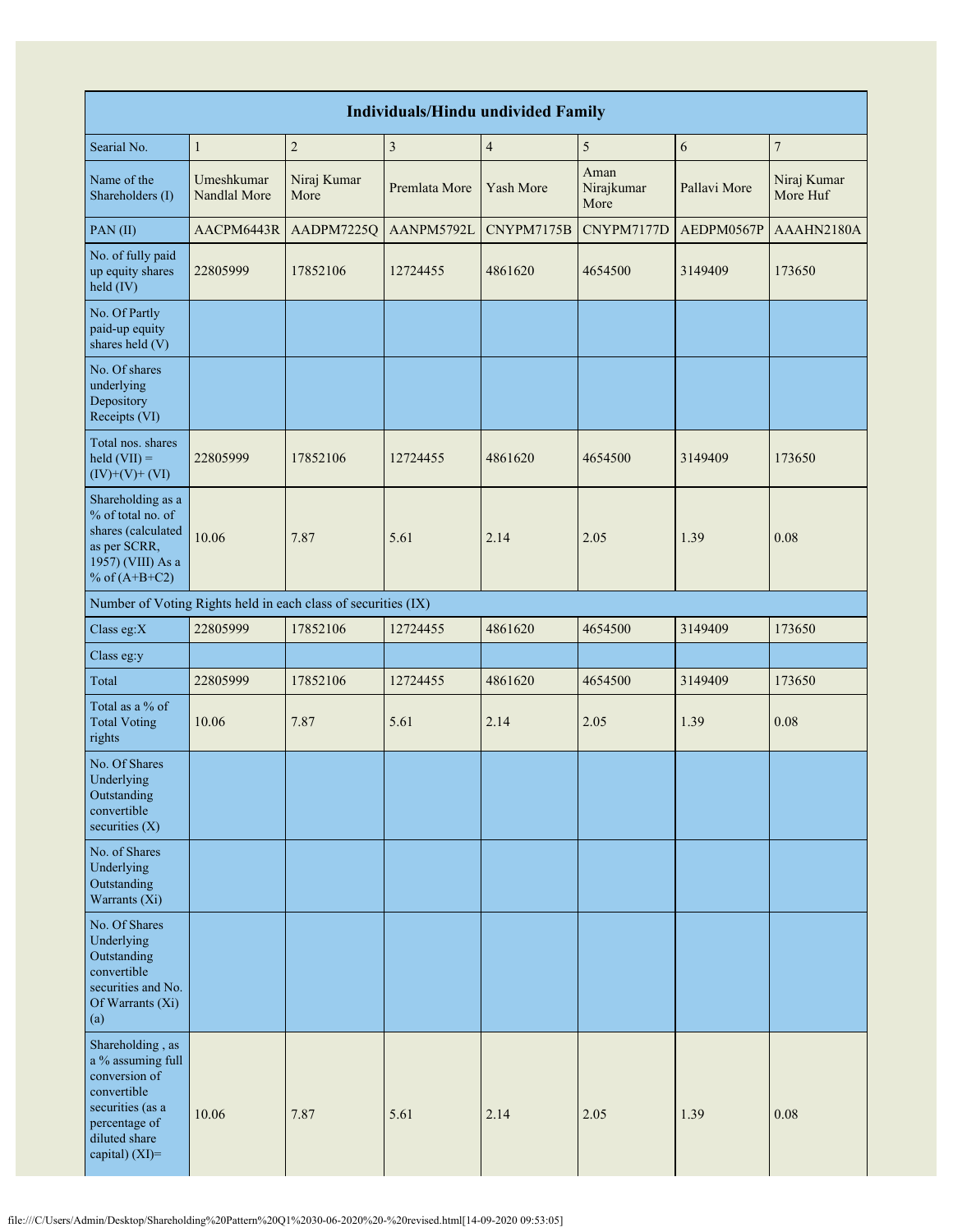| $(VII)+(Xi)(a) As$<br>a % of $(A+B+C2)$                              |                                                         |          |                   |                   |                   |                   |                   |  |  |  |  |
|----------------------------------------------------------------------|---------------------------------------------------------|----------|-------------------|-------------------|-------------------|-------------------|-------------------|--|--|--|--|
| Number of Locked in shares (XII)                                     |                                                         |          |                   |                   |                   |                   |                   |  |  |  |  |
| No. $(a)$                                                            |                                                         |          |                   |                   |                   |                   |                   |  |  |  |  |
| As a % of total<br>Shares held (b)                                   |                                                         |          |                   |                   |                   |                   |                   |  |  |  |  |
|                                                                      | Number of Shares pledged or otherwise encumbered (XIII) |          |                   |                   |                   |                   |                   |  |  |  |  |
| No. $(a)$                                                            |                                                         |          |                   |                   |                   |                   |                   |  |  |  |  |
| As a % of total<br>Shares held (b)                                   |                                                         |          |                   |                   |                   |                   |                   |  |  |  |  |
| Number of equity<br>shares held in<br>dematerialized<br>form $(XIV)$ | 22805999                                                | 17852106 | 12724455          | 4861620           | 4654500           | 3149409           | 173650            |  |  |  |  |
|                                                                      | Reason for not providing PAN                            |          |                   |                   |                   |                   |                   |  |  |  |  |
| Reason for not<br>providing PAN                                      |                                                         |          |                   |                   |                   |                   |                   |  |  |  |  |
| Shareholder type                                                     | Promoter                                                | Promoter | Promoter<br>Group | Promoter<br>Group | Promoter<br>Group | Promoter<br>Group | Promoter<br>Group |  |  |  |  |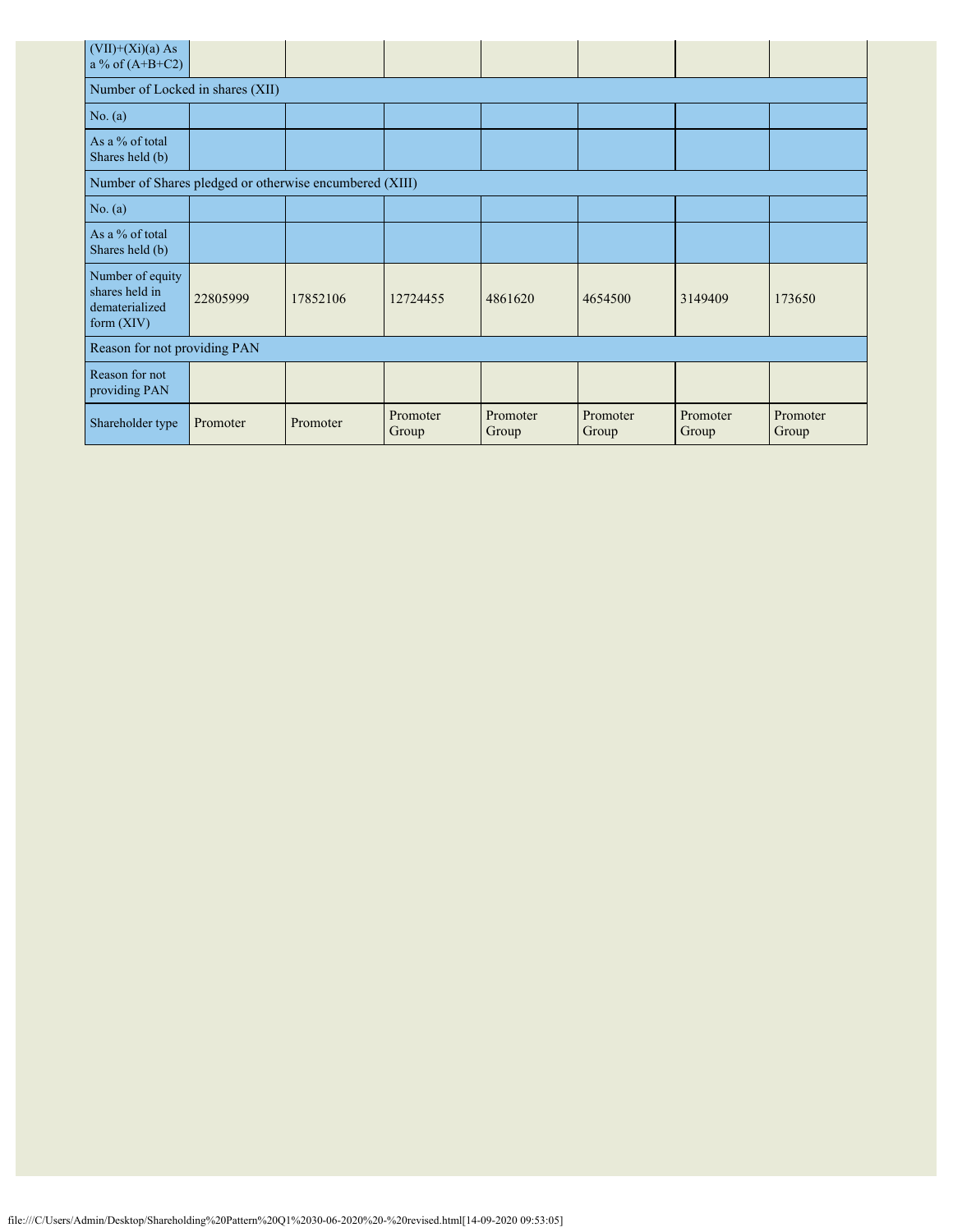| <b>Individuals/Hindu undivided Family</b>                                                                                                                                                                                    |                                                               |                  |                       |  |  |  |  |  |  |  |
|------------------------------------------------------------------------------------------------------------------------------------------------------------------------------------------------------------------------------|---------------------------------------------------------------|------------------|-----------------------|--|--|--|--|--|--|--|
| Searial No.                                                                                                                                                                                                                  | $\,$ $\,$                                                     | $\mathbf{9}$     |                       |  |  |  |  |  |  |  |
| Name of the<br>Shareholders (I)                                                                                                                                                                                              | Rameshkumar Radhakishan More                                  | Vinod R Haritwal | Click here to go back |  |  |  |  |  |  |  |
| PAN(II)                                                                                                                                                                                                                      | AADPM7235N                                                    | AAAPH0577K       | Total                 |  |  |  |  |  |  |  |
| No. of fully paid<br>up equity shares<br>held (IV)                                                                                                                                                                           | 21600                                                         | 25000            | 66268339              |  |  |  |  |  |  |  |
| No. Of Partly paid-<br>up equity shares<br>held (V)                                                                                                                                                                          |                                                               |                  |                       |  |  |  |  |  |  |  |
| No. Of shares<br>underlying<br>Depository<br>Receipts (VI)                                                                                                                                                                   |                                                               |                  |                       |  |  |  |  |  |  |  |
| Total nos. shares<br>held $(VII) = (IV) +$<br>$(V)$ + $(VI)$                                                                                                                                                                 | 21600                                                         | 25000            | 66268339              |  |  |  |  |  |  |  |
| Shareholding as a<br>% of total no. of<br>shares (calculated<br>as per SCRR,<br>1957) (VIII) As a<br>% of $(A+B+C2)$                                                                                                         | 0.01                                                          | 0.01             | 29.23                 |  |  |  |  |  |  |  |
|                                                                                                                                                                                                                              | Number of Voting Rights held in each class of securities (IX) |                  |                       |  |  |  |  |  |  |  |
| Class eg:X                                                                                                                                                                                                                   | 21600                                                         | 25000            | 66268339              |  |  |  |  |  |  |  |
| Class eg:y                                                                                                                                                                                                                   |                                                               |                  |                       |  |  |  |  |  |  |  |
| Total                                                                                                                                                                                                                        | 21600                                                         | 25000            | 66268339              |  |  |  |  |  |  |  |
| Total as a % of<br><b>Total Voting rights</b>                                                                                                                                                                                | 0.01                                                          | $0.01\,$         | 29.23                 |  |  |  |  |  |  |  |
| No. Of Shares<br>Underlying<br>Outstanding<br>convertible<br>securities $(X)$                                                                                                                                                |                                                               |                  |                       |  |  |  |  |  |  |  |
| No. of Shares<br>Underlying<br>Outstanding<br>Warrants (Xi)                                                                                                                                                                  |                                                               |                  |                       |  |  |  |  |  |  |  |
| No. Of Shares<br>Underlying<br>Outstanding<br>convertible<br>securities and No.<br>Of Warrants (Xi)<br>(a)                                                                                                                   |                                                               |                  |                       |  |  |  |  |  |  |  |
| Shareholding, as a<br>% assuming full<br>conversion of<br>convertible<br>securities (as a<br>percentage of<br>diluted share<br>capital) (XI)=<br>$(VII)+(Xi)(a)$ As a<br>% of $(A+B+C2)$<br>Number of Locked in shares (XII) | 0.01                                                          | 0.01             | 29.23                 |  |  |  |  |  |  |  |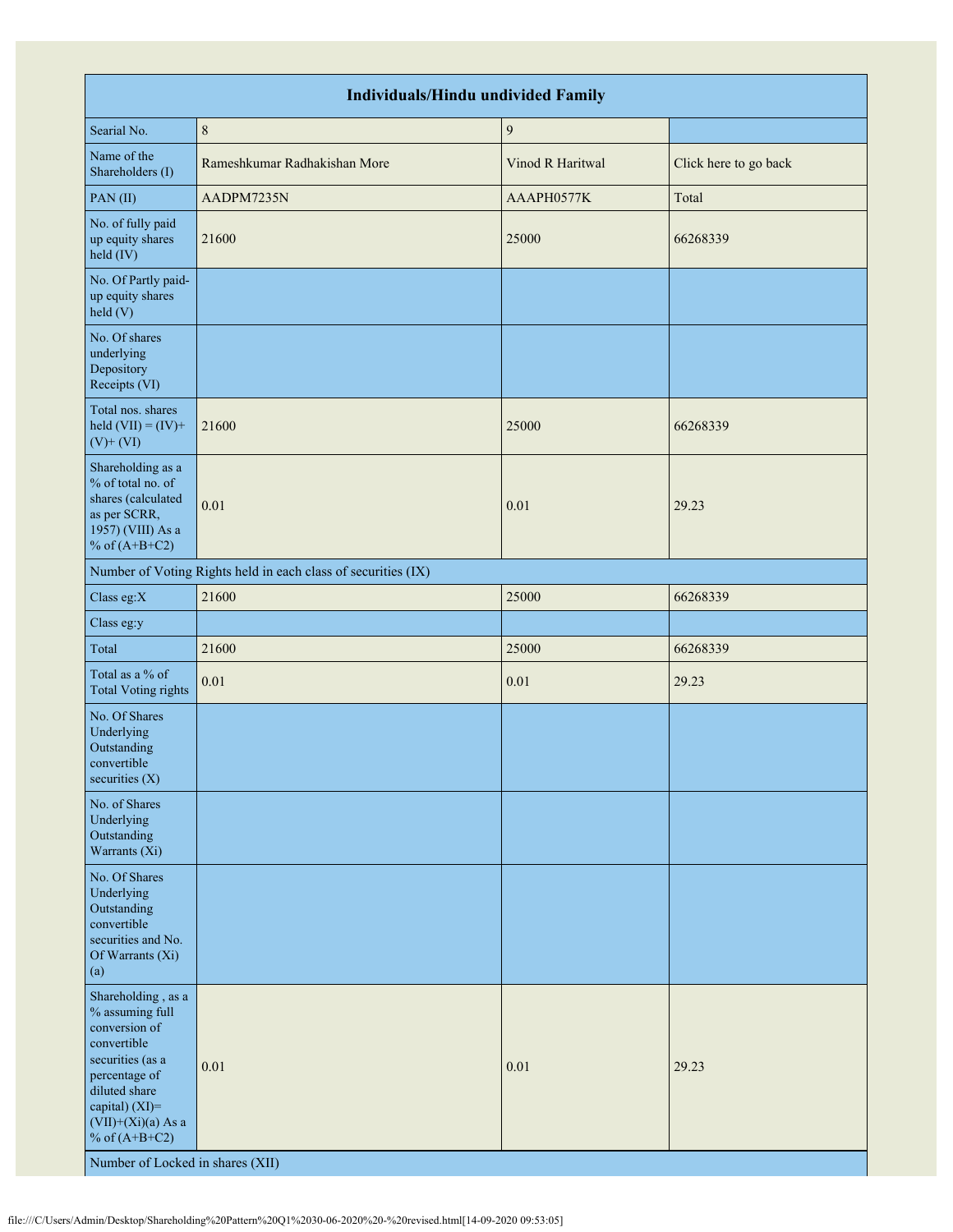| No. $(a)$                                                          |                              |                |          |  |  |  |  |  |  |  |
|--------------------------------------------------------------------|------------------------------|----------------|----------|--|--|--|--|--|--|--|
| As a % of total<br>Shares held (b)                                 |                              |                |          |  |  |  |  |  |  |  |
| Number of Shares pledged or otherwise encumbered (XIII)            |                              |                |          |  |  |  |  |  |  |  |
| No. (a)                                                            |                              |                |          |  |  |  |  |  |  |  |
| As a % of total<br>Shares held (b)                                 |                              |                |          |  |  |  |  |  |  |  |
| Number of equity<br>shares held in<br>dematerialized<br>form (XIV) | 21600                        | 25000          | 66268339 |  |  |  |  |  |  |  |
|                                                                    | Reason for not providing PAN |                |          |  |  |  |  |  |  |  |
| Reason for not<br>providing PAN                                    |                              |                |          |  |  |  |  |  |  |  |
| Shareholder type                                                   | Promoter Group               | Promoter Group |          |  |  |  |  |  |  |  |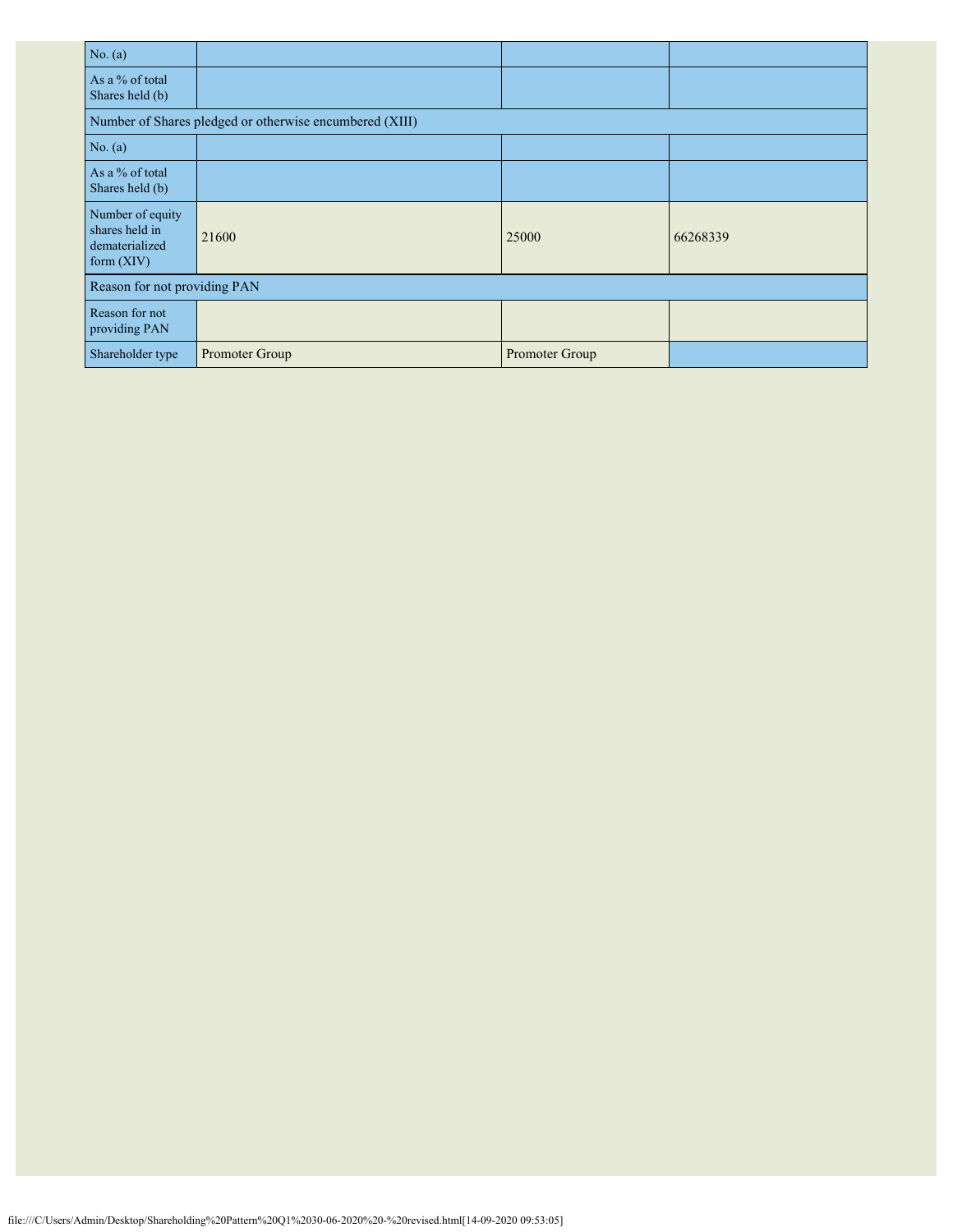| <b>Any Other (specify)</b>                                                                                           |                             |                             |                                              |                            |                            |                            |                                         |  |
|----------------------------------------------------------------------------------------------------------------------|-----------------------------|-----------------------------|----------------------------------------------|----------------------------|----------------------------|----------------------------|-----------------------------------------|--|
| Searial No.                                                                                                          | $\mathbf{1}$                | $\overline{2}$              | $\overline{3}$                               | $\overline{4}$             | 5                          | 6                          | $\tau$                                  |  |
| Category                                                                                                             | Person Acting<br>in Concert | Person Acting<br>in Concert | <b>Bodies</b><br>Corporate                   | <b>Bodies</b><br>Corporate | <b>Bodies</b><br>Corporate | <b>Bodies</b><br>Corporate | <b>Bodies</b><br>Corporate              |  |
| Name of the<br>Shareholders (I)                                                                                      | Shivani<br>Rajgarhia        | Manisha<br>Dujodwala        | Poona Bottling<br>Company<br>Private Limited | Ridhi Sidhi Ltd            | Growel<br>Projects Llp     | Radhakishan<br>Nandlal Llp | <b>Bubna More</b><br>And Company<br>Llp |  |
| PAN(II)                                                                                                              | AADPR1328M                  | AABPD3368F                  | AABCP0317K                                   | AAACR3412N                 | AAQFG4670A                 | AASFR8892B                 | AAPFB4397Q                              |  |
| No. of the<br>Shareholders (I)                                                                                       | $\mathbf{1}$                | 1                           | $\mathbf{1}$                                 | 1                          | $\mathbf{1}$               | 1                          | $\mathbf{1}$                            |  |
| No. of fully paid<br>up equity shares<br>held (IV)                                                                   | 720500                      | 482500                      | 42886151                                     | 32359000                   | 12558000                   | 1088120                    | 180000                                  |  |
| No. Of Partly paid-<br>up equity shares<br>held(V)                                                                   |                             |                             |                                              |                            |                            |                            |                                         |  |
| No. Of shares<br>underlying<br>Depository<br>Receipts (VI)                                                           |                             |                             |                                              |                            |                            |                            |                                         |  |
| Total nos. shares<br>held $(VII) = (IV) +$<br>$(V)$ + $(VI)$                                                         | 720500                      | 482500                      | 42886151                                     | 32359000                   | 12558000                   | 1088120                    | 180000                                  |  |
| Shareholding as a<br>% of total no. of<br>shares (calculated<br>as per SCRR,<br>1957) (VIII) As a<br>% of $(A+B+C2)$ | 0.32                        | 0.21                        | 18.92                                        | 14.27                      | 5.54                       | 0.48                       | 0.08                                    |  |
| Number of Voting Rights held in each class of securities (IX)                                                        |                             |                             |                                              |                            |                            |                            |                                         |  |
| Class eg: X                                                                                                          | 720500                      | 482500                      | 42886151                                     | 32359000                   | 12558000                   | 1088120                    | 180000                                  |  |
| Class eg:y                                                                                                           |                             |                             |                                              |                            |                            |                            |                                         |  |
| Total                                                                                                                | 720500                      | 482500                      | 42886151                                     | 32359000                   | 12558000                   | 1088120                    | 180000                                  |  |
| Total as a % of<br><b>Total Voting rights</b>                                                                        | 0.32                        | 0.21                        | 18.92                                        | 14.27                      | 5.54                       | 0.48                       | 0.08                                    |  |
| No. Of Shares<br>Underlying<br>Outstanding<br>convertible<br>securities $(X)$                                        |                             |                             |                                              |                            |                            |                            |                                         |  |
| No. of Shares<br>Underlying<br>Outstanding<br>Warrants (Xi)                                                          |                             |                             |                                              |                            |                            |                            |                                         |  |
| No. Of Shares<br>Underlying<br>Outstanding<br>convertible<br>securities and No.<br>Of Warrants (Xi)<br>(a)           |                             |                             |                                              |                            |                            |                            |                                         |  |
| Shareholding, as a<br>% assuming full<br>conversion of<br>convertible<br>securities (as a                            |                             |                             |                                              |                            |                            |                            |                                         |  |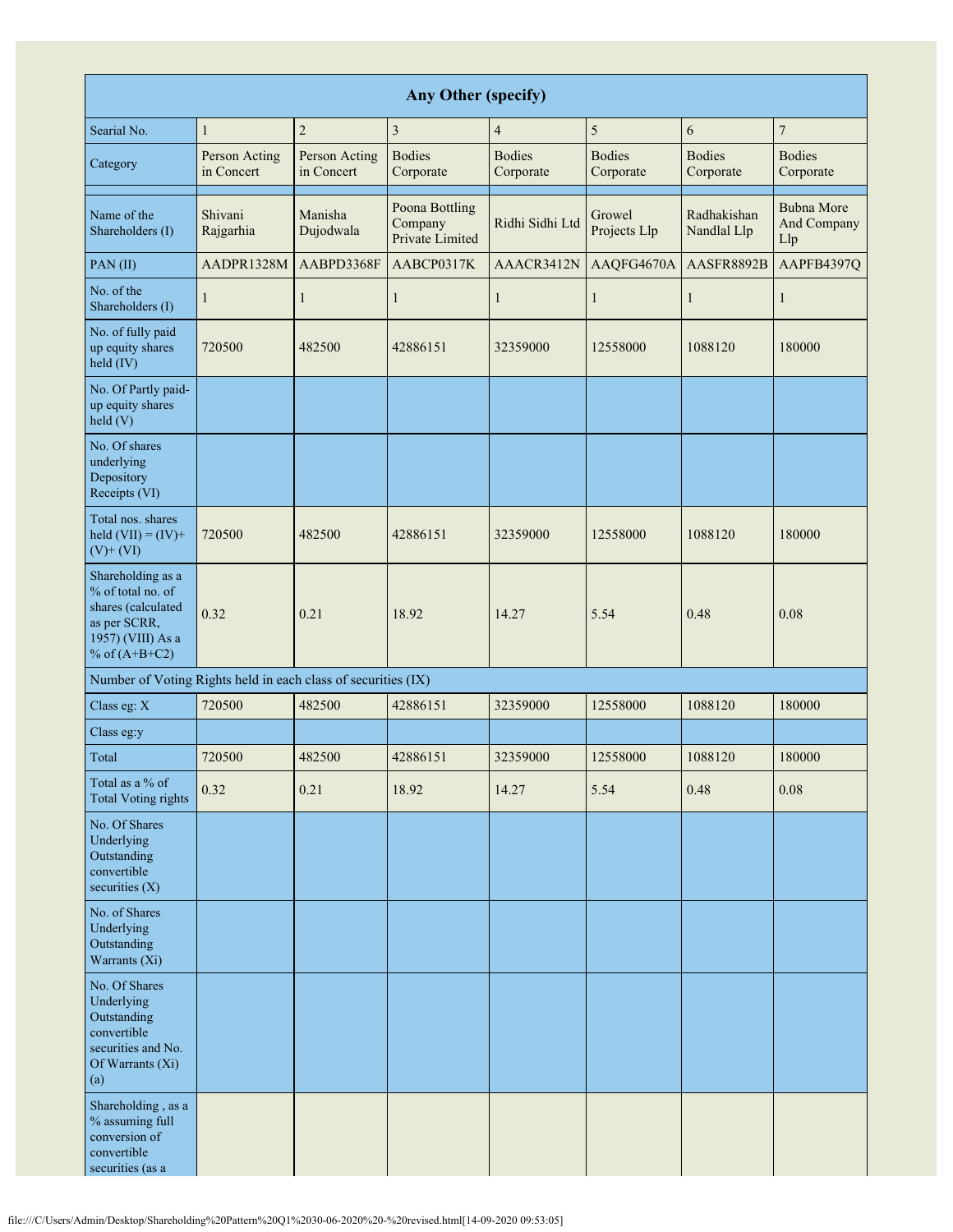| percentage of<br>diluted share<br>capital) (XI)=<br>(VII)+(X) As a %<br>of $(A+B+C2)$ | 0.32              | 0.21              | 18.92          | 14.27             | 5.54              | 0.48              | 0.08              |
|---------------------------------------------------------------------------------------|-------------------|-------------------|----------------|-------------------|-------------------|-------------------|-------------------|
| Number of Locked in shares (XII)                                                      |                   |                   |                |                   |                   |                   |                   |
| No. (a)                                                                               |                   |                   |                |                   |                   |                   |                   |
| As a % of total<br>Shares held (b)                                                    |                   |                   |                |                   |                   |                   |                   |
| Number of Shares pledged or otherwise encumbered (XIII)                               |                   |                   |                |                   |                   |                   |                   |
| No. (a)                                                                               |                   |                   |                |                   |                   |                   |                   |
| As a % of total<br>Shares held (b)                                                    |                   |                   |                |                   |                   |                   |                   |
| Number of equity<br>shares held in<br>dematerialized<br>form $(XIV)$                  | 720500            | 482500            | 42886151       | 32359000          | 12558000          | 1088120           | 180000            |
| Reason for not providing PAN                                                          |                   |                   |                |                   |                   |                   |                   |
| Reason for not<br>providing PAN                                                       |                   |                   |                |                   |                   |                   |                   |
| Shareholder type                                                                      | Promoter<br>Group | Promoter<br>Group | Promoter Group | Promoter<br>Group | Promoter<br>Group | Promoter<br>Group | Promoter<br>Group |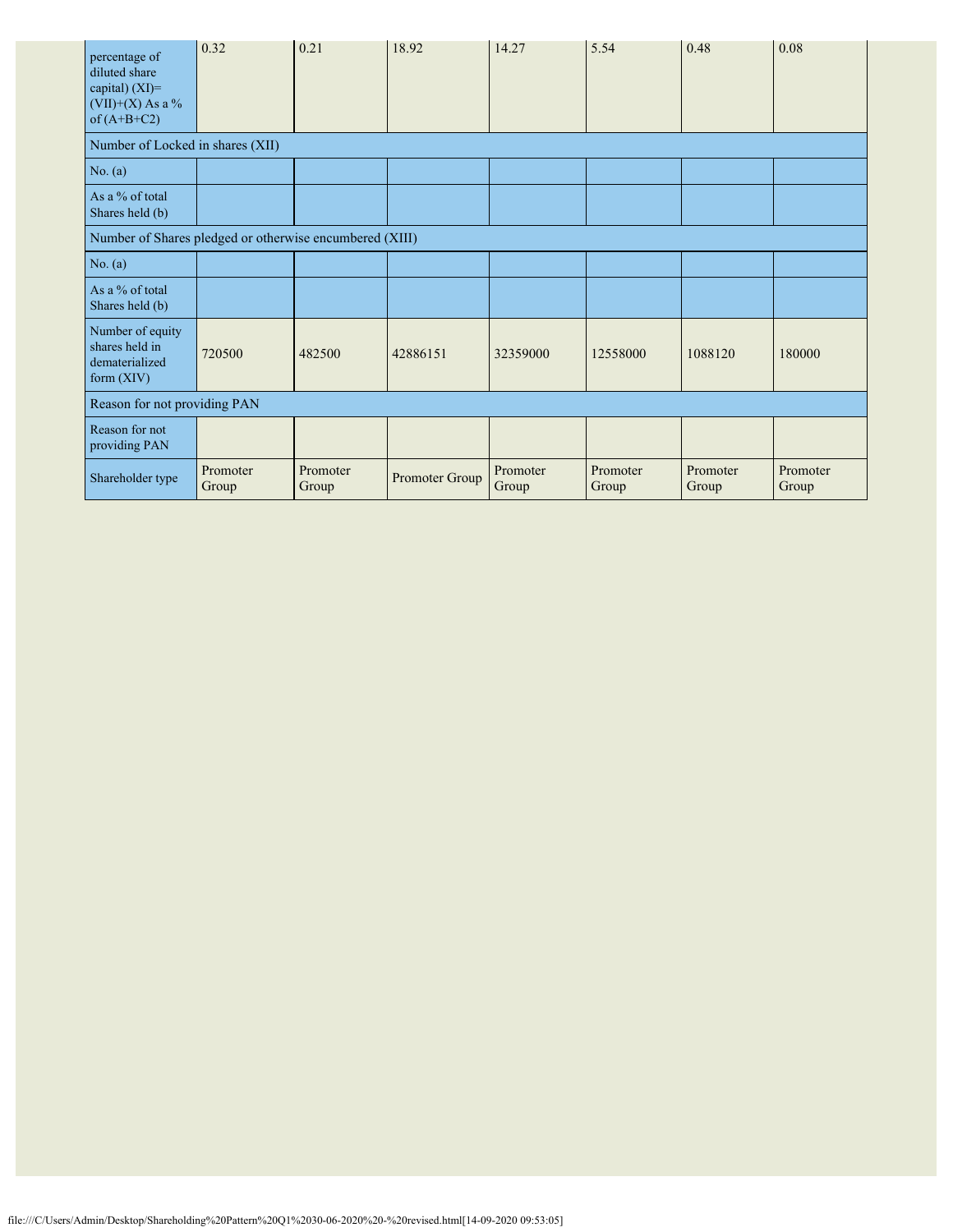| <b>Any Other (specify)</b>                                                                                                  |                                                               |                       |  |  |  |  |
|-----------------------------------------------------------------------------------------------------------------------------|---------------------------------------------------------------|-----------------------|--|--|--|--|
| Searial No.                                                                                                                 | $\,8\,$                                                       |                       |  |  |  |  |
| Category                                                                                                                    | <b>Bodies Corporate</b>                                       | Click here to go back |  |  |  |  |
| Name of the<br>Shareholders (I)                                                                                             | Waluj Beverages Llp                                           |                       |  |  |  |  |
| PAN(II)                                                                                                                     | AACFW2555L                                                    | Total                 |  |  |  |  |
| No. of the<br>Shareholders (I)                                                                                              | $\mathbf{0}$                                                  | 7                     |  |  |  |  |
| No. of fully paid<br>up equity shares<br>held (IV)                                                                          | $\boldsymbol{0}$                                              | 90274271              |  |  |  |  |
| No. Of Partly paid-<br>up equity shares<br>held(V)                                                                          |                                                               |                       |  |  |  |  |
| No. Of shares<br>underlying<br>Depository<br>Receipts (VI)                                                                  |                                                               |                       |  |  |  |  |
| Total nos. shares<br>held $(VII) = (IV) +$<br>$(V)$ + $(VI)$                                                                | $\boldsymbol{0}$                                              | 90274271              |  |  |  |  |
| Shareholding as a<br>% of total no. of<br>shares (calculated<br>as per SCRR,<br>1957) (VIII) As a<br>% of $(A+B+C2)$        | $\mathbf{0}$                                                  | 39.82                 |  |  |  |  |
|                                                                                                                             | Number of Voting Rights held in each class of securities (IX) |                       |  |  |  |  |
| Class eg: X                                                                                                                 | $\boldsymbol{0}$                                              | 90274271              |  |  |  |  |
| Class eg:y                                                                                                                  |                                                               |                       |  |  |  |  |
| Total                                                                                                                       | $\boldsymbol{0}$                                              | 90274271              |  |  |  |  |
| Total as a % of<br>Total Voting rights                                                                                      | $\mathbf{0}$                                                  | 39.82                 |  |  |  |  |
| No. Of Shares<br>Underlying<br>Outstanding<br>convertible<br>securities $(X)$                                               |                                                               |                       |  |  |  |  |
| No. of Shares<br>Underlying<br>Outstanding<br>Warrants (Xi)                                                                 |                                                               |                       |  |  |  |  |
| No. Of Shares<br>Underlying<br>Outstanding<br>convertible<br>securities and No.<br>Of Warrants (Xi)<br>(a)                  |                                                               |                       |  |  |  |  |
| Shareholding, as a<br>% assuming full<br>conversion of<br>convertible<br>securities (as a<br>percentage of<br>diluted share | $\boldsymbol{0}$                                              | 39.82                 |  |  |  |  |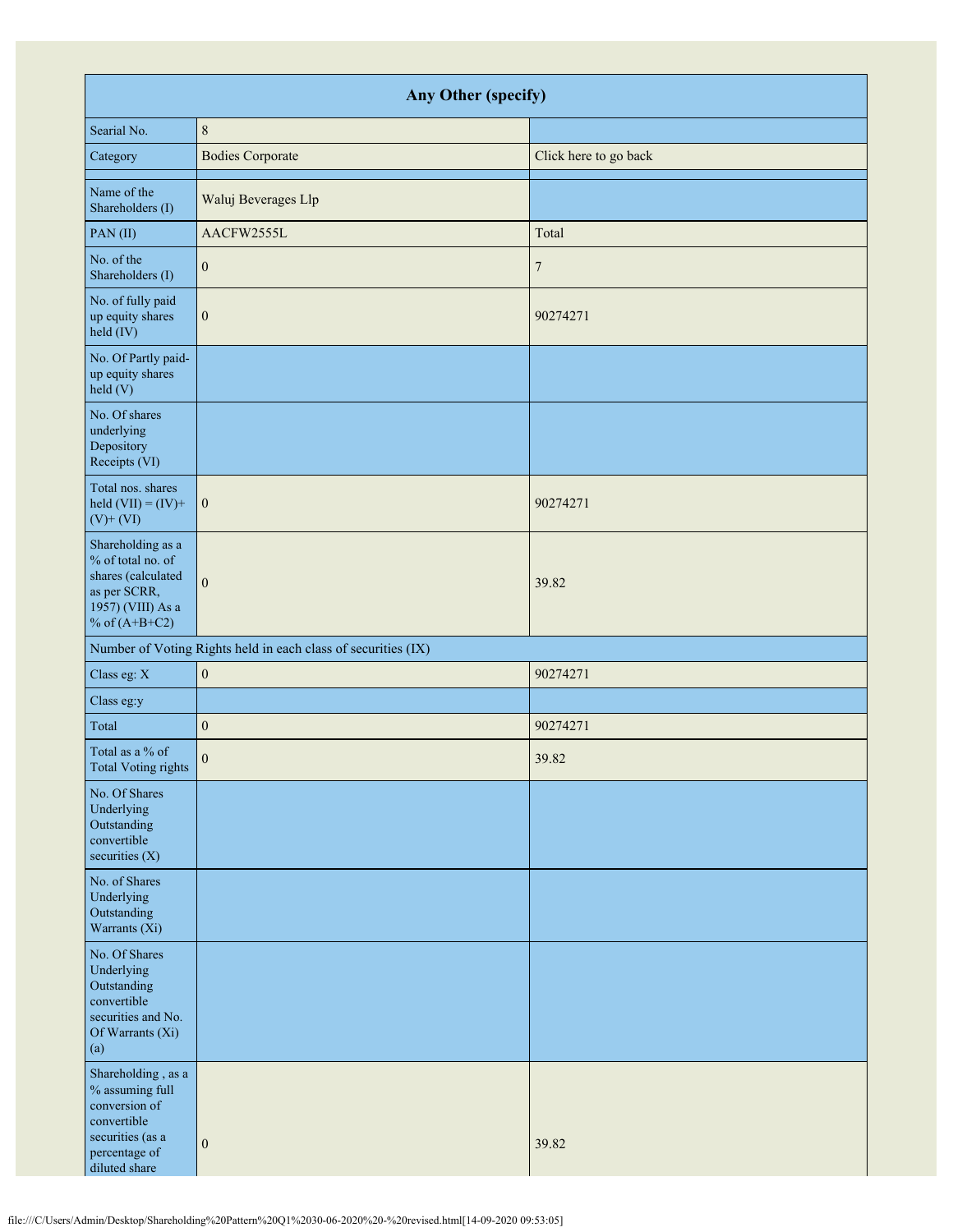| capital) $(XI)=$<br>$(VII)+(X)$ As a %<br>of $(A+B+C2)$              |                                  |          |  |  |  |  |  |  |
|----------------------------------------------------------------------|----------------------------------|----------|--|--|--|--|--|--|
|                                                                      | Number of Locked in shares (XII) |          |  |  |  |  |  |  |
| No. (a)                                                              |                                  |          |  |  |  |  |  |  |
| As a % of total<br>Shares held (b)                                   |                                  |          |  |  |  |  |  |  |
| Number of Shares pledged or otherwise encumbered (XIII)              |                                  |          |  |  |  |  |  |  |
| No. (a)                                                              |                                  |          |  |  |  |  |  |  |
| As a % of total<br>Shares held (b)                                   |                                  |          |  |  |  |  |  |  |
| Number of equity<br>shares held in<br>dematerialized<br>form $(XIV)$ | $\theta$                         | 90274271 |  |  |  |  |  |  |
| Reason for not providing PAN                                         |                                  |          |  |  |  |  |  |  |
| Reason for not<br>providing PAN                                      |                                  |          |  |  |  |  |  |  |
| Shareholder type                                                     | Promoter Group                   |          |  |  |  |  |  |  |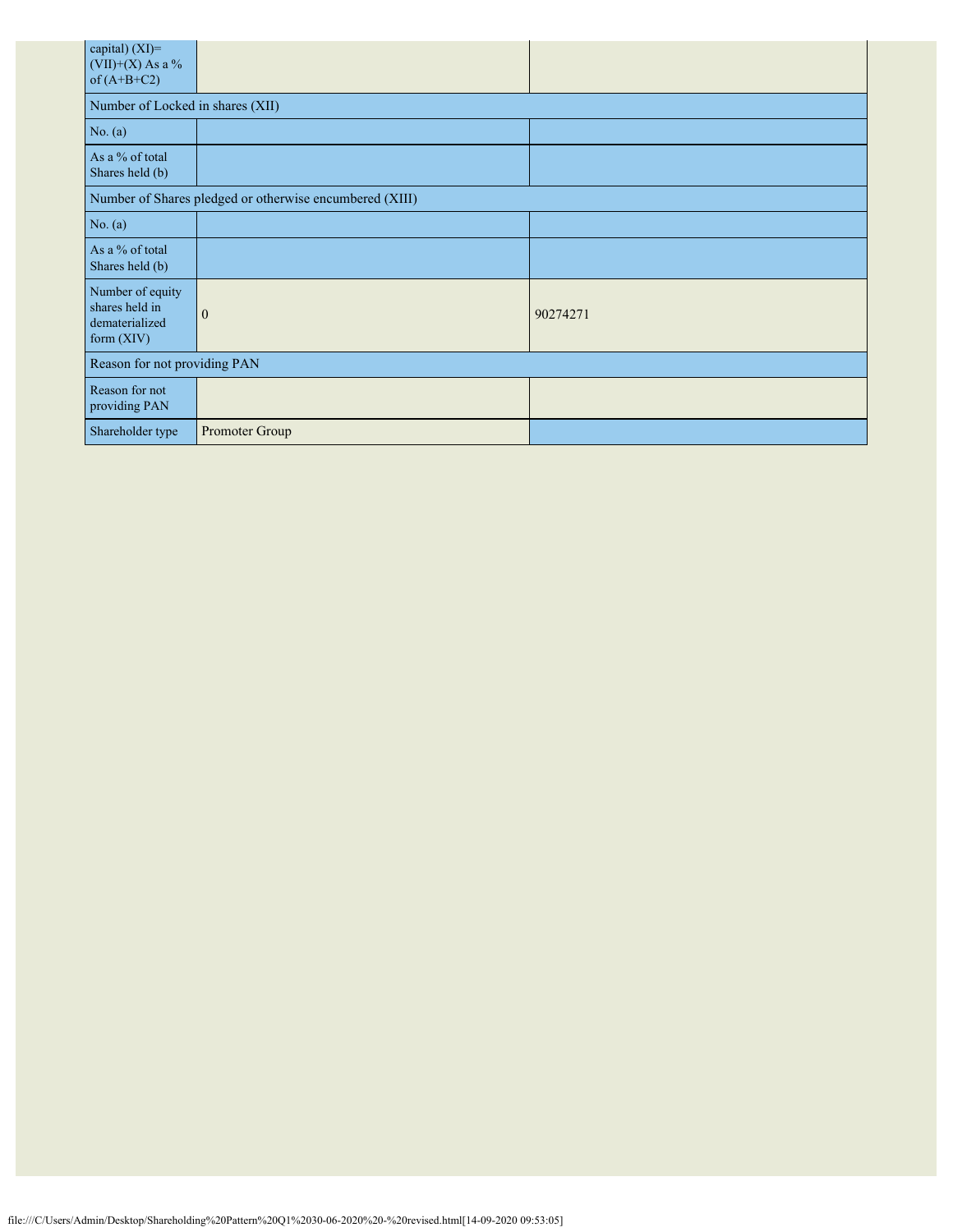| <b>Any Other (specify)</b>                                                                                           |              |                |                         |                    |                              |                                     |                                                |
|----------------------------------------------------------------------------------------------------------------------|--------------|----------------|-------------------------|--------------------|------------------------------|-------------------------------------|------------------------------------------------|
| Searial No.                                                                                                          | $\mathbf{1}$ | $\overline{c}$ | $\overline{\mathbf{3}}$ | $\overline{4}$     | $\sqrt{5}$                   | 6                                   | $\overline{7}$                                 |
| Category                                                                                                             | <b>IEPF</b>  | Trusts         | <b>HUF</b>              | Others             | Non-Resident<br>Indian (NRI) | Director or Director's<br>Relatives | Foreign Portfolio Investor<br>(Category - III) |
| Category / More<br>than 1 percentage                                                                                 | Category     | Category       | Category                | Category           | Category                     | Category                            | Category                                       |
| Name of the<br>Shareholders (I)                                                                                      |              |                |                         | Foreign<br>Company |                              |                                     |                                                |
| PAN(II)                                                                                                              |              |                |                         |                    |                              |                                     |                                                |
| No. of the<br>Shareholders (I)                                                                                       | 1            | $\sqrt{2}$     | 748                     | $\mathbf{1}$       | 672                          | $\overline{4}$                      | $\overline{c}$                                 |
| No. of fully paid<br>up equity shares<br>held (IV)                                                                   | 2072693      | 12616          | 1775396                 | 8750               | 3736529                      | 1746065                             | 14175                                          |
| No. Of Partly paid-<br>up equity shares<br>held(V)                                                                   |              |                |                         |                    |                              |                                     |                                                |
| No. Of shares<br>underlying<br>Depository<br>Receipts (VI)                                                           |              |                |                         |                    |                              |                                     |                                                |
| Total nos. shares<br>held $(VII) = (IV) +$<br>$(V)$ + $(VI)$                                                         | 2072693      | 12616          | 1775396                 | 8750               | 3736529                      | 1746065                             | 14175                                          |
| Shareholding as a<br>% of total no. of<br>shares (calculated<br>as per SCRR,<br>1957) (VIII) As a<br>% of $(A+B+C2)$ | 0.91         | 0.01           | 0.78                    | $\overline{0}$     | 1.65                         | 0.77                                | 0.01                                           |
| Number of Voting Rights held in each class of securities (IX)                                                        |              |                |                         |                    |                              |                                     |                                                |
| Class eg: X                                                                                                          | 2072693      | 12616          | 1775396                 | 8750               | 3736529                      | 1746065                             | 14175                                          |
| Class eg:y                                                                                                           |              |                |                         |                    |                              |                                     |                                                |
| Total                                                                                                                | 2072693      | 12616          | 1775396                 | 8750               | 3736529                      | 1746065                             | 14175                                          |
| Total as a % of<br><b>Total Voting rights</b>                                                                        | 0.91         | $0.01\,$       | 0.78                    | $\boldsymbol{0}$   | 1.65                         | 0.77                                | $0.01\,$                                       |
| No. Of Shares<br>Underlying<br>Outstanding<br>convertible<br>securities $(X)$                                        |              |                |                         |                    |                              |                                     |                                                |
| No. of Shares<br>Underlying<br>Outstanding<br>Warrants (Xi)                                                          |              |                |                         |                    |                              |                                     |                                                |
| No. Of Shares<br>Underlying<br>Outstanding<br>convertible<br>securities and No.<br>Of Warrants (Xi)<br>(a)           |              |                |                         |                    |                              |                                     |                                                |
| Shareholding, as a<br>% assuming full<br>conversion of<br>convertible                                                |              |                |                         |                    |                              |                                     |                                                |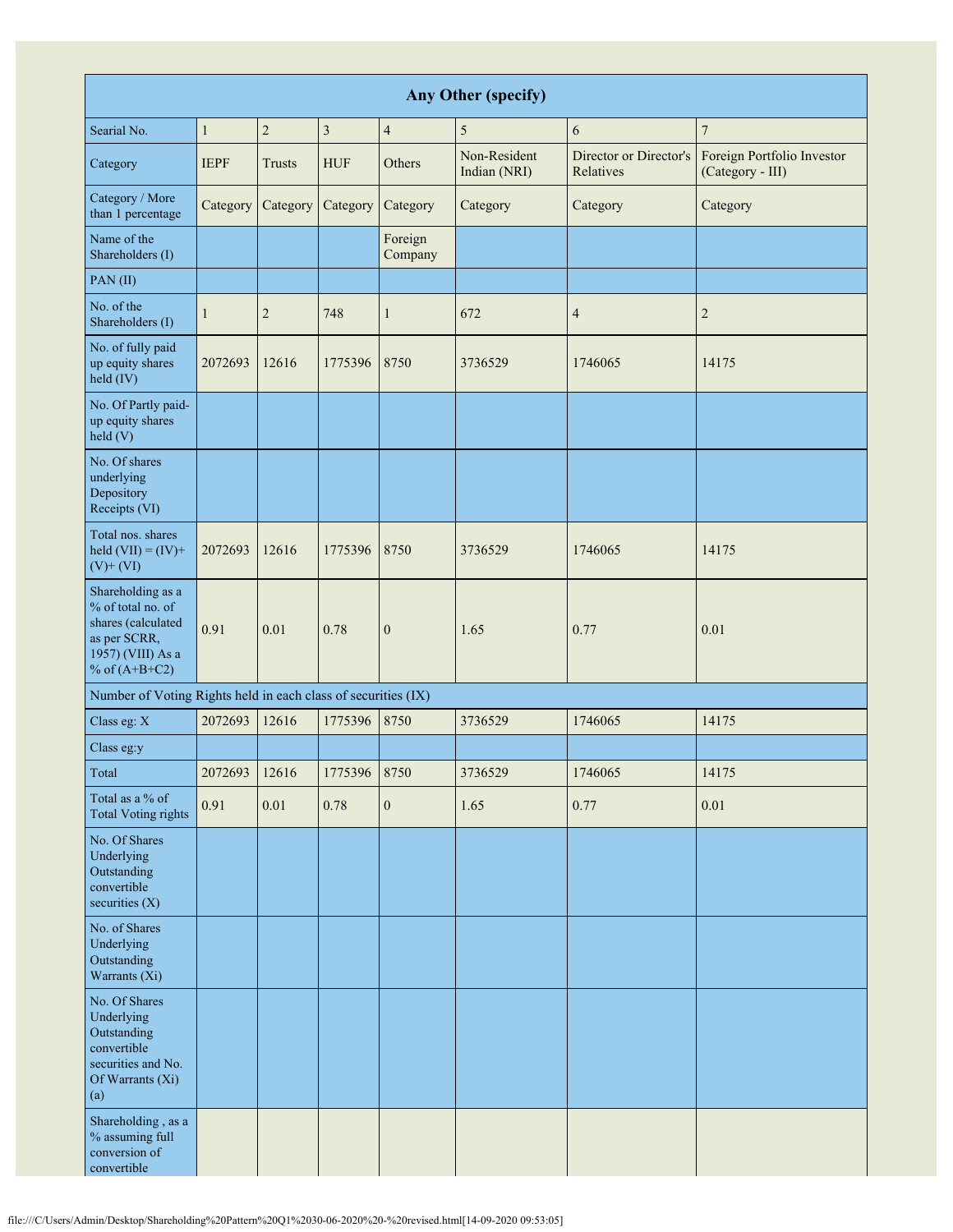| securities (as a<br>percentage of<br>diluted share<br>capital) $(XI)=$<br>$(VII)+(X)$ As a %<br>of $(A+B+C2)$ | 0.91    | 0.01  | 0.78      | $\overline{0}$ | 1.65    | 0.77    | 0.01  |
|---------------------------------------------------------------------------------------------------------------|---------|-------|-----------|----------------|---------|---------|-------|
| Number of Locked in shares (XII)                                                                              |         |       |           |                |         |         |       |
| No. (a)                                                                                                       |         |       |           |                |         |         |       |
| As a % of total<br>Shares held (b)                                                                            |         |       |           |                |         |         |       |
| Number of equity<br>shares held in<br>dematerialized<br>form $(XIV)$                                          | 2072693 | 12616 | 1775396 0 |                | 3736529 | 1746065 | 14175 |
| Reason for not providing PAN                                                                                  |         |       |           |                |         |         |       |
| Reason for not<br>providing PAN                                                                               |         |       |           |                |         |         |       |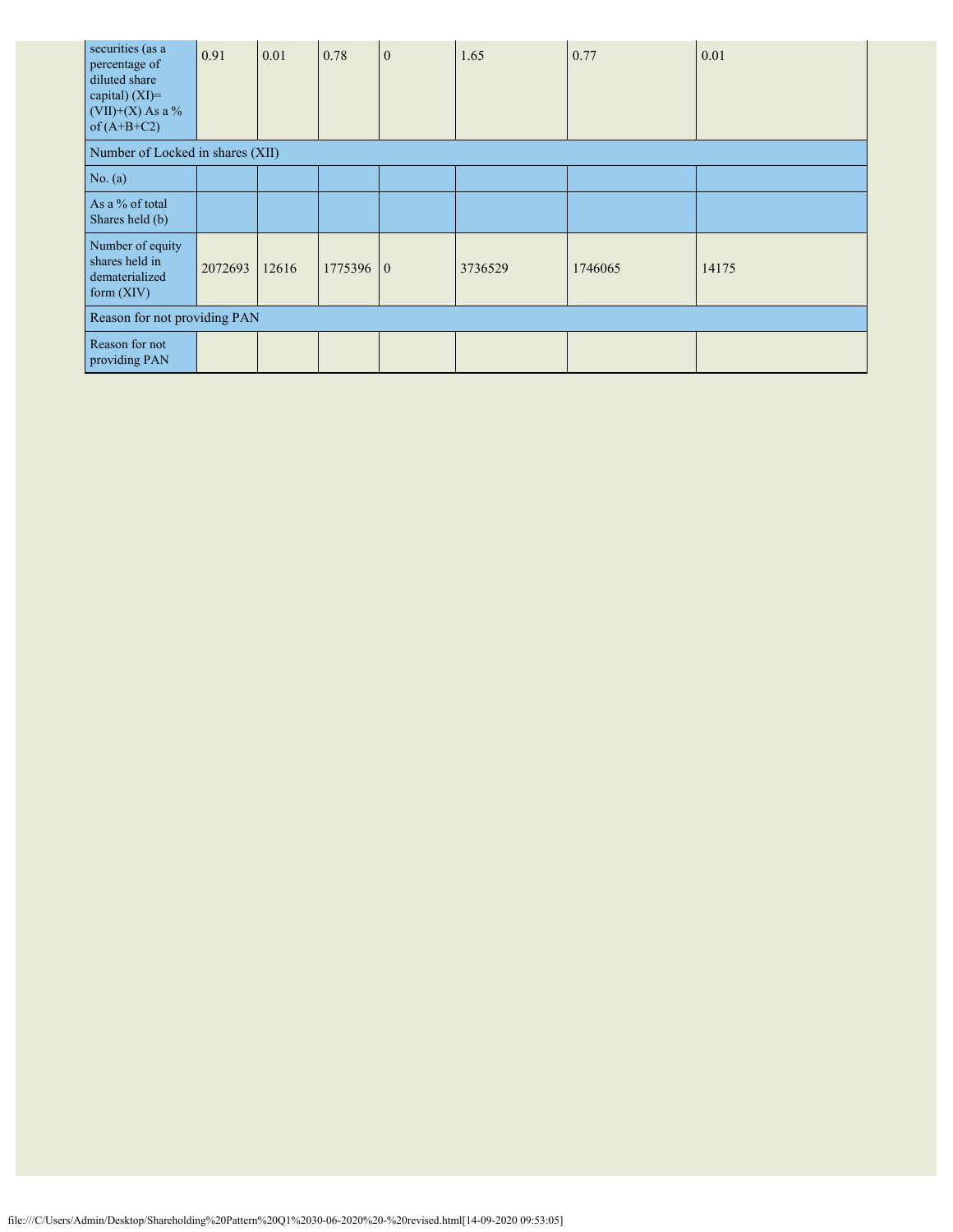| Any Other (specify)                                                                                                  |                                                               |                         |                       |  |  |  |
|----------------------------------------------------------------------------------------------------------------------|---------------------------------------------------------------|-------------------------|-----------------------|--|--|--|
| Searial No.                                                                                                          | $\,8\,$                                                       | $\overline{9}$          |                       |  |  |  |
| Category                                                                                                             | <b>Clearing Members</b>                                       | <b>Bodies Corporate</b> |                       |  |  |  |
| Category / More<br>than 1 percentage                                                                                 | Category                                                      | Category                |                       |  |  |  |
| Name of the<br>Shareholders (I)                                                                                      |                                                               |                         | Click here to go back |  |  |  |
| PAN(II)                                                                                                              |                                                               |                         | Total                 |  |  |  |
| No. of the<br>Shareholders (I)                                                                                       | 68                                                            | 204                     | 1702                  |  |  |  |
| No. of fully paid<br>up equity shares<br>$held$ (IV)                                                                 | 154431                                                        | 8618129                 | 18138784              |  |  |  |
| No. Of Partly paid-<br>up equity shares<br>held (V)                                                                  |                                                               |                         |                       |  |  |  |
| No. Of shares<br>underlying<br>Depository<br>Receipts (VI)                                                           |                                                               |                         |                       |  |  |  |
| Total nos. shares<br>held $(VII) = (IV) +$<br>$(V)$ + $(VI)$                                                         | 154431                                                        | 8618129                 | 18138784              |  |  |  |
| Shareholding as a<br>% of total no. of<br>shares (calculated<br>as per SCRR,<br>1957) (VIII) As a<br>% of $(A+B+C2)$ | 0.07                                                          | 3.8                     | $\,$ 8 $\,$           |  |  |  |
|                                                                                                                      | Number of Voting Rights held in each class of securities (IX) |                         |                       |  |  |  |
| Class eg: X                                                                                                          | 154431                                                        | 8618129                 | 18138784              |  |  |  |
| Class eg:y                                                                                                           |                                                               |                         |                       |  |  |  |
| Total                                                                                                                | 154431                                                        | 8618129                 | 18138784              |  |  |  |
| Total as a $\%$ of<br><b>Total Voting rights</b>                                                                     | 0.07                                                          | 3.8                     | $\,8\,$               |  |  |  |
| No. Of Shares<br>Underlying<br>Outstanding<br>convertible<br>securities $(X)$                                        |                                                               |                         |                       |  |  |  |
| No. of Shares<br>Underlying<br>Outstanding<br>Warrants (Xi)                                                          |                                                               |                         |                       |  |  |  |
| No. Of Shares<br>Underlying<br>Outstanding<br>convertible<br>securities and No.<br>Of Warrants (Xi)<br>(a)           |                                                               |                         |                       |  |  |  |
| Shareholding, as a<br>$\%$ assuming full<br>conversion of<br>convertible<br>securities (as a                         |                                                               |                         |                       |  |  |  |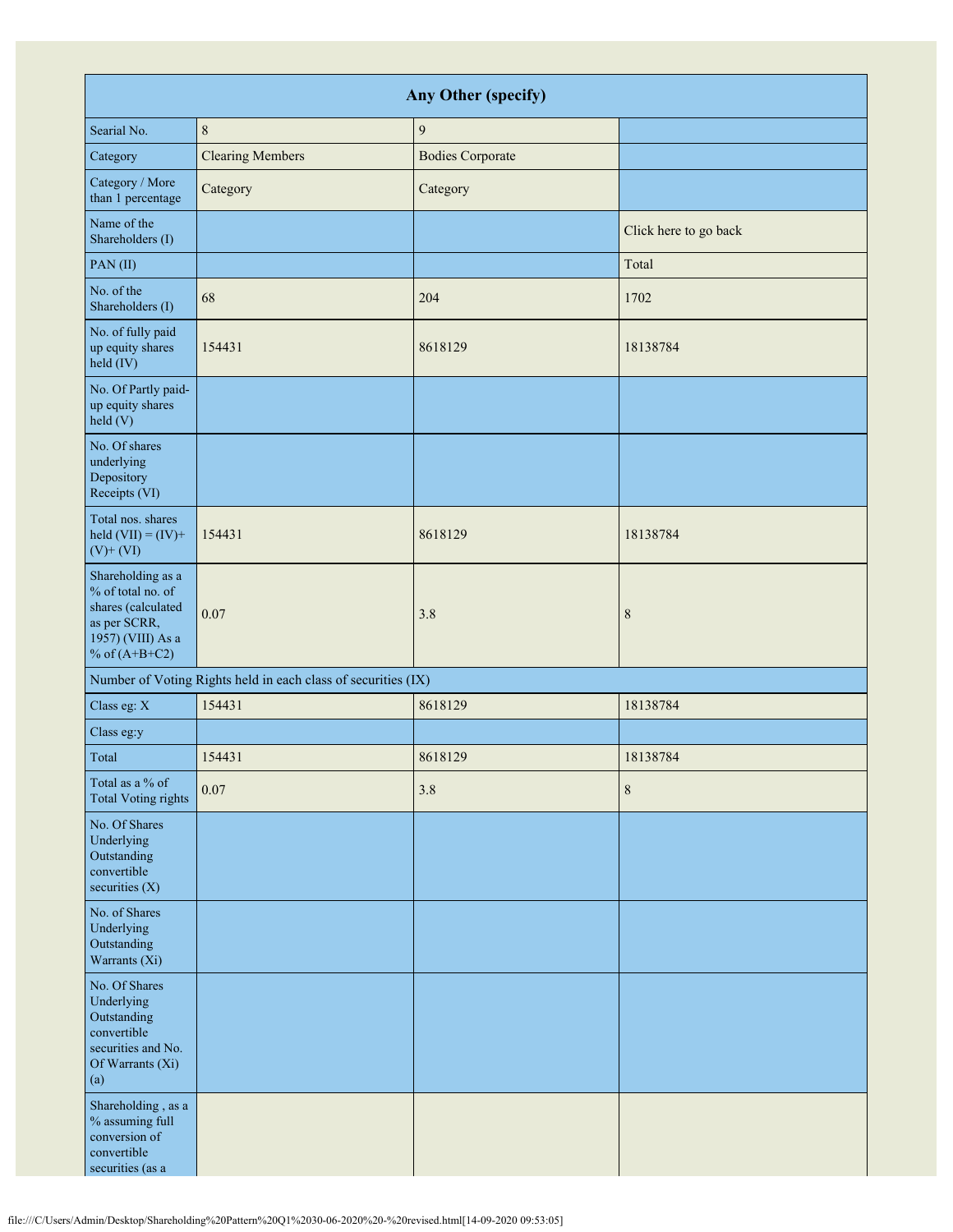| percentage of<br>diluted share<br>capital) (XI)=<br>$(VII)+(X)$ As a %<br>of $(A+B+C2)$ | 0.07                             | 3.8     | 8        |  |  |  |  |
|-----------------------------------------------------------------------------------------|----------------------------------|---------|----------|--|--|--|--|
|                                                                                         | Number of Locked in shares (XII) |         |          |  |  |  |  |
| No. (a)                                                                                 |                                  |         |          |  |  |  |  |
| As a % of total<br>Shares held (b)                                                      |                                  |         |          |  |  |  |  |
| Number of equity<br>shares held in<br>dematerialized<br>form $(XIV)$                    | 154431                           | 8613259 | 18125164 |  |  |  |  |
| Reason for not providing PAN                                                            |                                  |         |          |  |  |  |  |
| Reason for not<br>providing PAN                                                         |                                  |         |          |  |  |  |  |